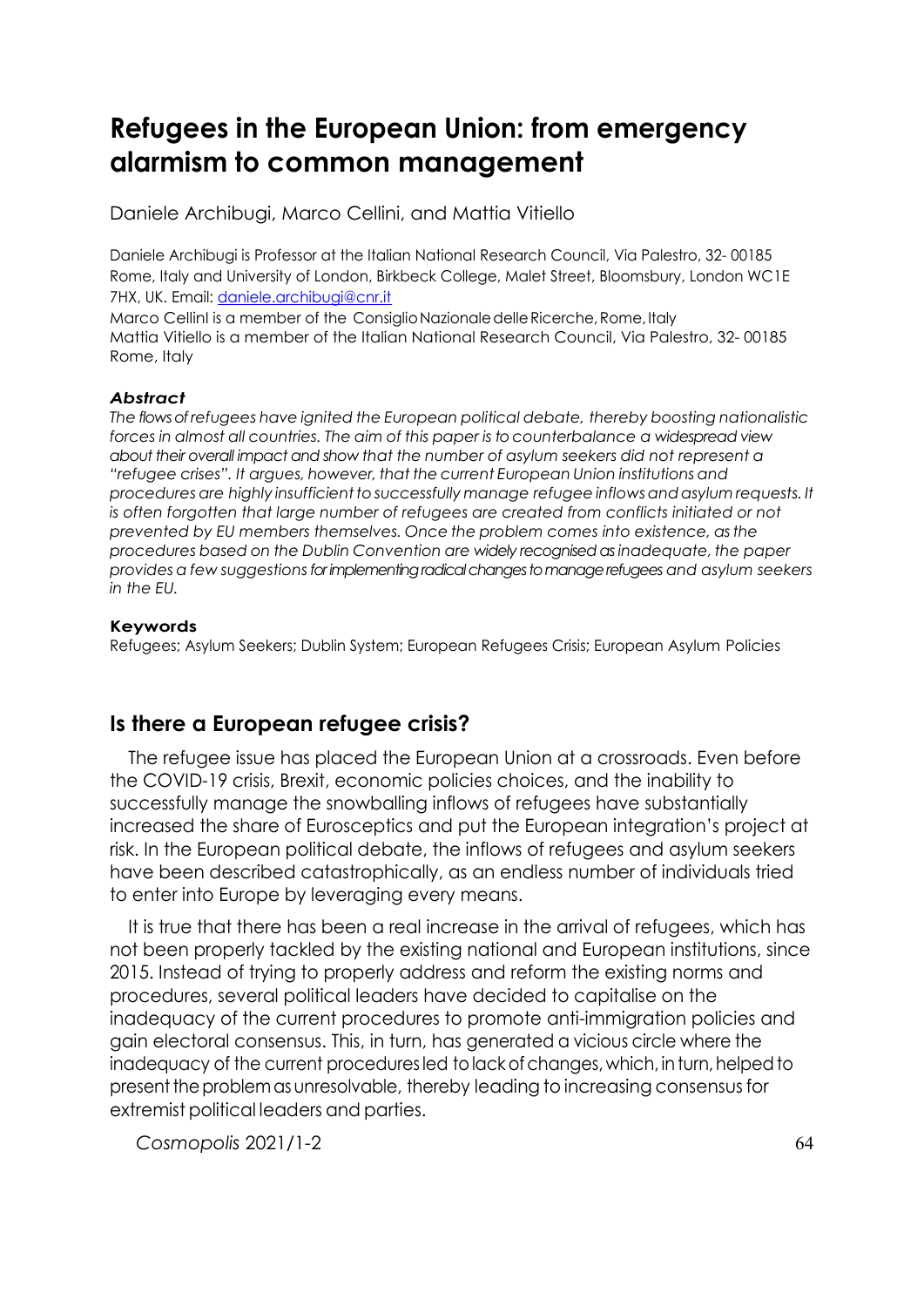The Common European Asylum System (CEAS) has proven unable to cope with the increase of inflows (Vitiello, 2016; Cellini, 2017a; Baubock, 2018a), and despite several attempts, proper reforms have not yet been introduced (for an overview of the political gridlock that has made change impossible, see Niemann and Zaun, 2018). But the number of arrivals of asylum seekers (and of persons to whom protection has been granted) neither represent nor have represented an unbearable amount in the past. Therefore, describing the European refugee situation in terms of a crisis is a deliberate exaggeration.

The principle of the Dublin system, according to which the responsibility to manage asylum seekers pertains to the first EU country of entry, is founded on the assumption that all EU countries follow comparable rules and procedures (Tauner, 2016) as well as common reception standards. This has never been the case and, if anything, the 2008 economic and the 2020 COVID-19 crises have rendered it even less likely to reach any convergence in standards of EU countries with respect to asylum-seekers. Countries that were most badly hit by the consequences of the economic crisis, such as Greece and Italy, cut funds to the asylum management, which, in turn, resulted in worsening reception standards.

The advent and consolidation of political parties and movements across Europe that, based on a nationalistic and xenophobic rhetoric, openly contrasted migration and asylum created an increasingly politicised and polarised landscape over an issue that critically needed effective management. In such a political and economic context, the reforms undertaken with respect to the EU asylum system, which began in 2013, have been implemented without questions being raised about the core of the existing regime (Ripoll, Servent and Trauner, 2014). Indeed, the harmonisation process has only led to the implementation of minimum standards within EU countries (Ripoll, Servent and Trauner, 2014), which, in turn, worsened the crisis by putting differentiated migratory pressure across the EU (Niemann and Zaun, 2018).

Chronologically, the events that lead to the so-called refugee crisis of 2016 showcase why and how the European asylum system was unable to adequately respond to the new challenge (Tauner, 2016; Zaun, 2018; Niemann and Zaun, 2018). The crisis was a consequence of the different positions of the EU member states as well as of the weakness of EU institutions. We share the view that the socalled refugee crisis was caused due to the inefficient nature of the EU asylum system and inability to reform it rather than to focusing on alleviating the actual number of refugees. However, the political debate, boosted by media channels, has presented the issue in an opposite way, trying to misconstrue facts by stating that the total number of refugee inflows was unmanageable, and the EU structure was unable to cope with it. The narration of a "European refugee crisis" has been instrumental when it comes to coercing European institutions to implement emergency policies, when it would have been easier and wiser to introduce measures aimed at tackling the problem in a structural long-term perspective.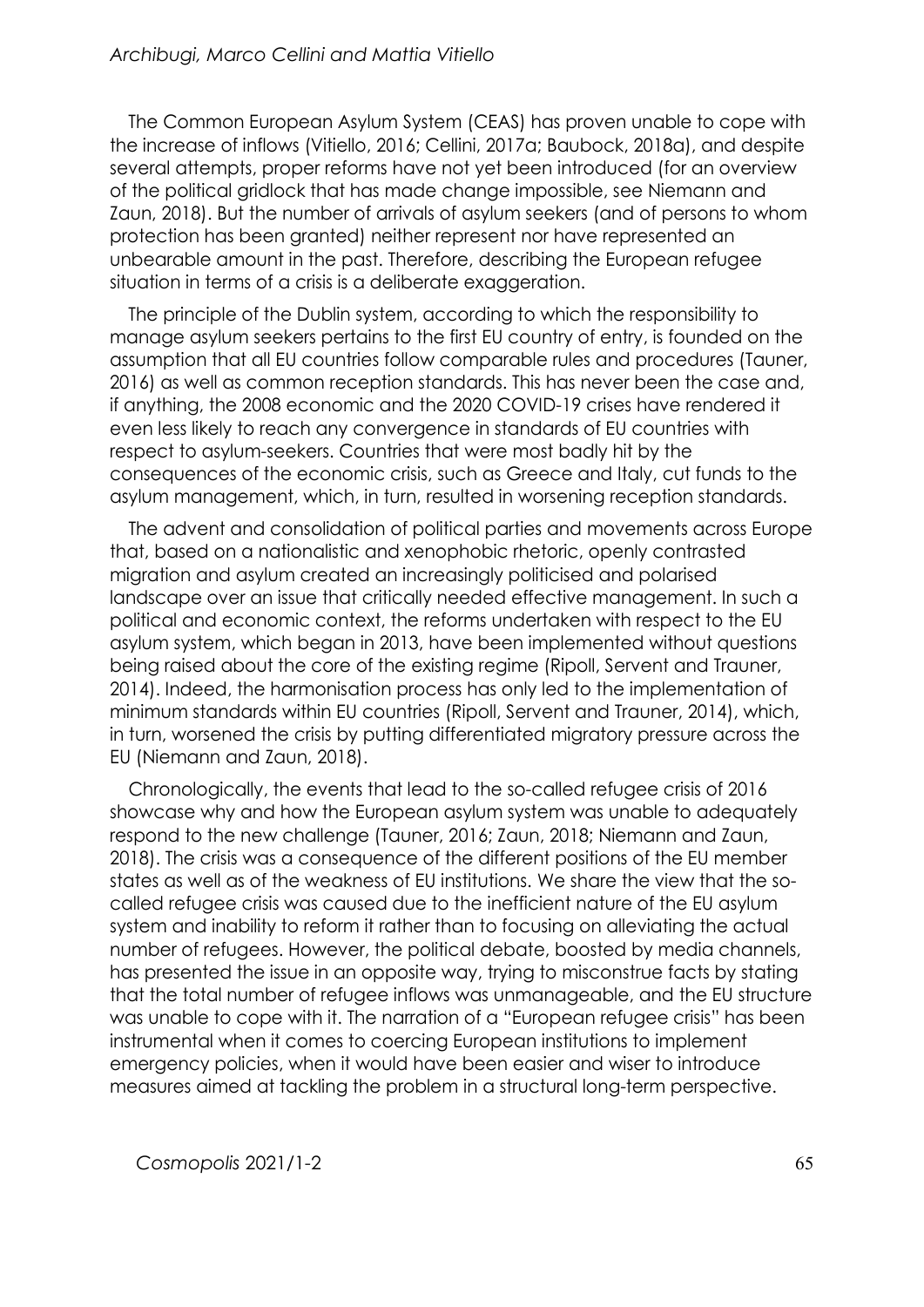In this paper, we argue that the numbers of refugees' inflows in the EU, even though it substantially increased after 2015, do not justify the widespread alarmistic descriptions so often used in much of the political discourse and in the media (see Triandafyllidou, 2018). We instead maintain that the inflows could potentially be managed by a more cohesive and far-sighted European policy.

The basic problem can be traced back to the EU's core contradiction. On the one hand, the EU is founded on the free movement of people across member states, and this is in line with a federalist model. On the other hand, the acceptance of refugees and the procedures to grant asylum are decided by sovereign states, which reduces the role of EU to nothing more than an intergovernmental organisation (Pollack, 2012). The two aspects do inevitably clash when, as it has happened since 2015, the refugee flows have substantially increased. In many other substantial issues, including taking a call on how to react to the COVID-19 economic crisis, member states succeeded in developing imaginative political choices that compromised the federalist propensities of some political players with the willingness of preserving the intergovernmental structure of others. Unfortunately, too little effort was devoted to reconciliating the two views in the case of refugees. Can things change? This political challenge is, in turn, also associated to the intellectual arguments that have been provided.

After the COVID-19 crisis, fresh and unexpected possibilities have arisen, which could contribute to the reformation of the European asylum rules (Baczynska, 2020) and theoretical and empirical arguments are needed to support such reforms. It is certainly not the first time that attempts have been made to reform CEAS (see EASO, 2020). However, despite the disillusions of the past, any new openings need to be exploited.

The paper is structured as follows: the next section argues, on the ground of the available statistical evidence, that, if considered in a comparative perspective, neither the inflows nor the total stock of refugees hosted in Europe justify the argument of alarmism used by several politicians and media. The following section examines the European legislation on asylum, in general, and critically analyses the Dublin system, the emergency measures and the EU foreign policy adopted from 2015 onward, in particular. Subsequently, we describe the ineffectiveness of the emergency policies adopted by the EU, highlighting the risks they pose for the EU, asylum seekers and refugees. In the subsequent section, we present some concrete proposals to overcome the emergency logic that addresses the refugee issue from a long-term structural perspective.

#### **The crisis is not only over, there has never been any crisis**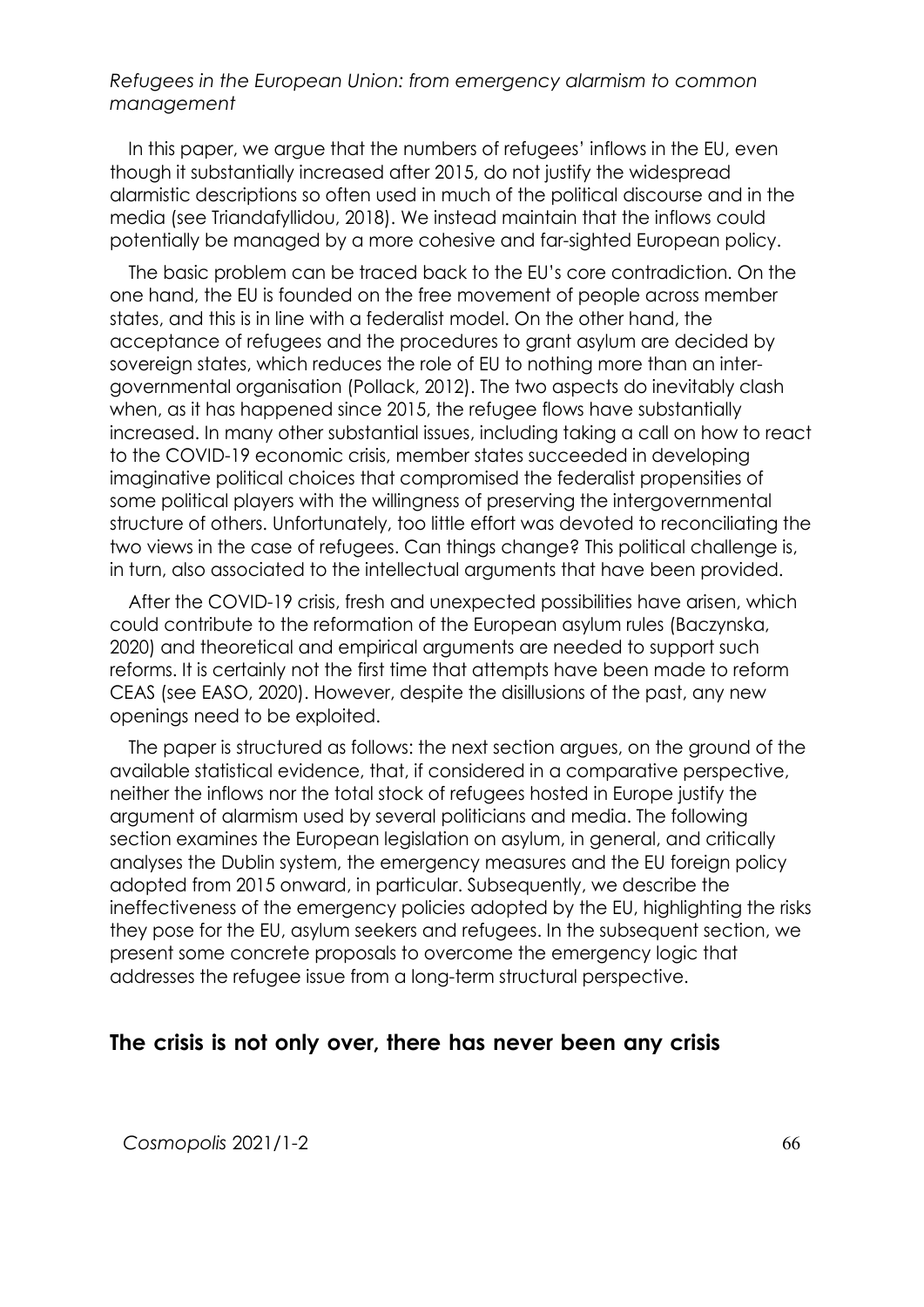According to the United Nations High Commissioner for Refugees (UNHCR, 2020), more than three million asylum applications were submitted worldwide. In the same year, the EU received about one million requests. The EU, therefore, received about one third of the total flow of asylum applications that were submitted globally. Even if the comparison between the EU as a whole and the other receiving countries does not take into account differences between the member states, other nations were affected much more than the whole EU by refugees' flows. Figure 1 shows the comparison of the ratio between asylum seekers and the total population of the top six receiving nations and the EU. Even if the figure reports a flow on the nominator (the number of asylum seekers) and a stock in the denominator (the total population), it nevertheless provides some useful comparative information. The figure, in fact, shows that the ratio in the EU is substantially below that of countries such as Turkey and South Africa. There are certainly significant intra-European variations. The EU ratio has substantially increased in 2015 and 2016, but the decrease in 2017 indicates that the peak has apparently passed. The COVID-19 pandemic has further reduced refugee inflows.[1](#page-3-0)



Figure 1. Asylum Applications as a Percentage of the Total Population. Comparison between the EU and the Top Six Receiving Countries (%), 2014–19.

Source: UNHCR (2020)

Asylum applicants express a desire to stay in the hosting nation, and it might be a biased indicator for the nations that receive high number of refugees but that

<span id="page-3-0"></span><sup>1</sup> InfoMigrants, *Germany sees sharp drop in asylum requests in 2020*, 11 January 2021 and AnsaMed, *Greece posts 80% annual decrease in migrant flows*, 20 January 2021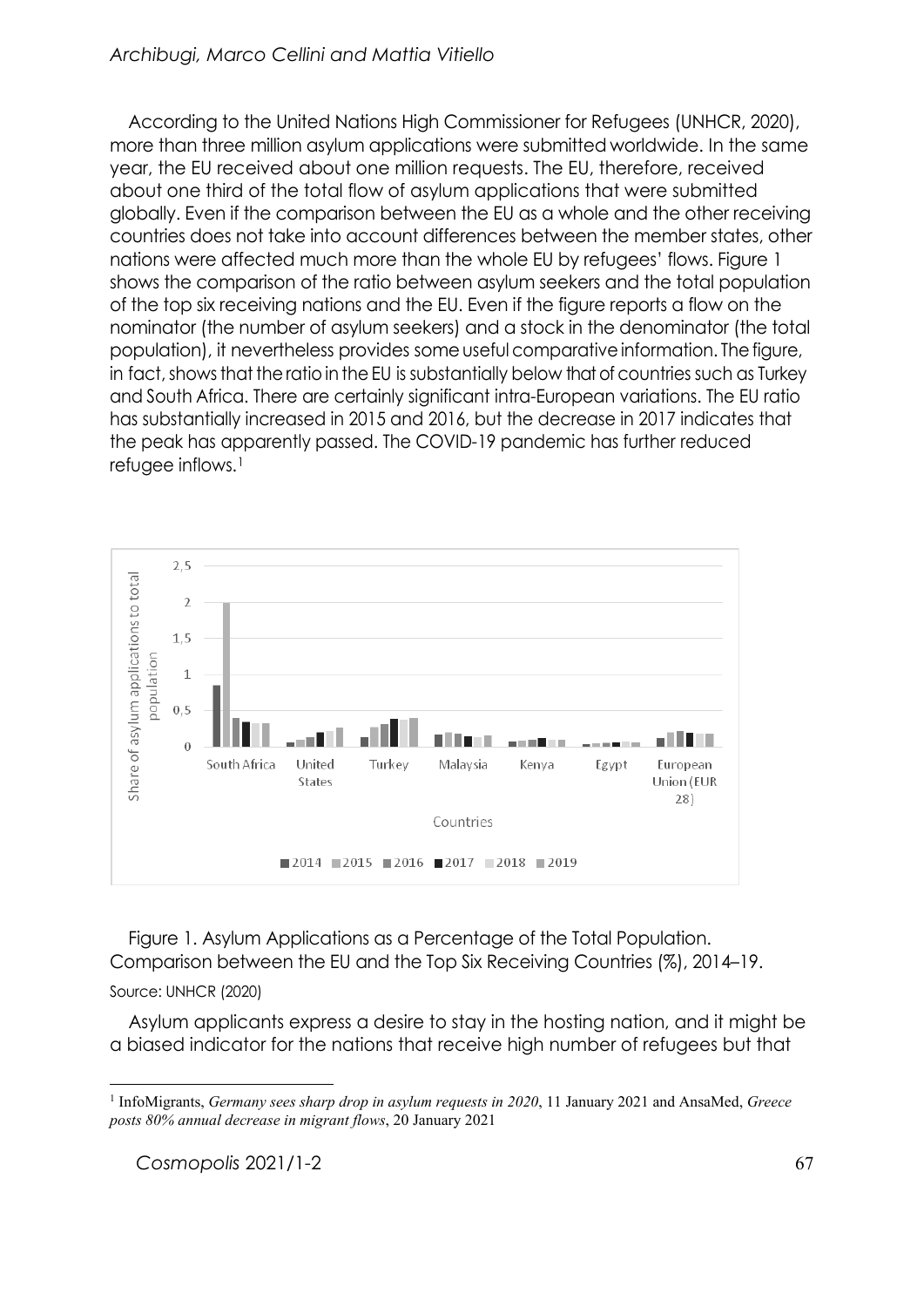have a low interest in acquiring a legal residence status in the nation where they firstly arrive. It is, therefore, also useful to check the refugee flows. Figure2 compares the total number of refugees hosted by the whole EU with those living in the top six hosting countries. The burden for the EU is certainly smaller than for other nations. The EU has not reached the inflows of a single country, such as Turkey, even in 2019, despite the increase.



Figure 2. Number of Refugees Hosted, Comparison between the EU and the Top Six Hosting Countries, 2014–19.

Source: UNHCR (2020)

Comparing the percentage of refugees hosted on the total population of the hosting countries is even more significant, as it indicates the burden afforded by the resident population. As shown in Figure 3, while refugees represented 0.26 per cent of the total European population in 2015, they also represented 18.8 per cent of the Lebanese population. In addition, amongst the largest hosting countries, the percentage of refugees hosted by the EU is the lowest in all the years considered.

The basic data provided here indicate that a European crisis was not caused by the number of asylum seekers and refugees, but rather due to the lack of a proper European management system that might have enabled asylum applications to harmonically cope with the flows by equitably redistributing the reception costs amongst member states. Regardless of how the total numbers are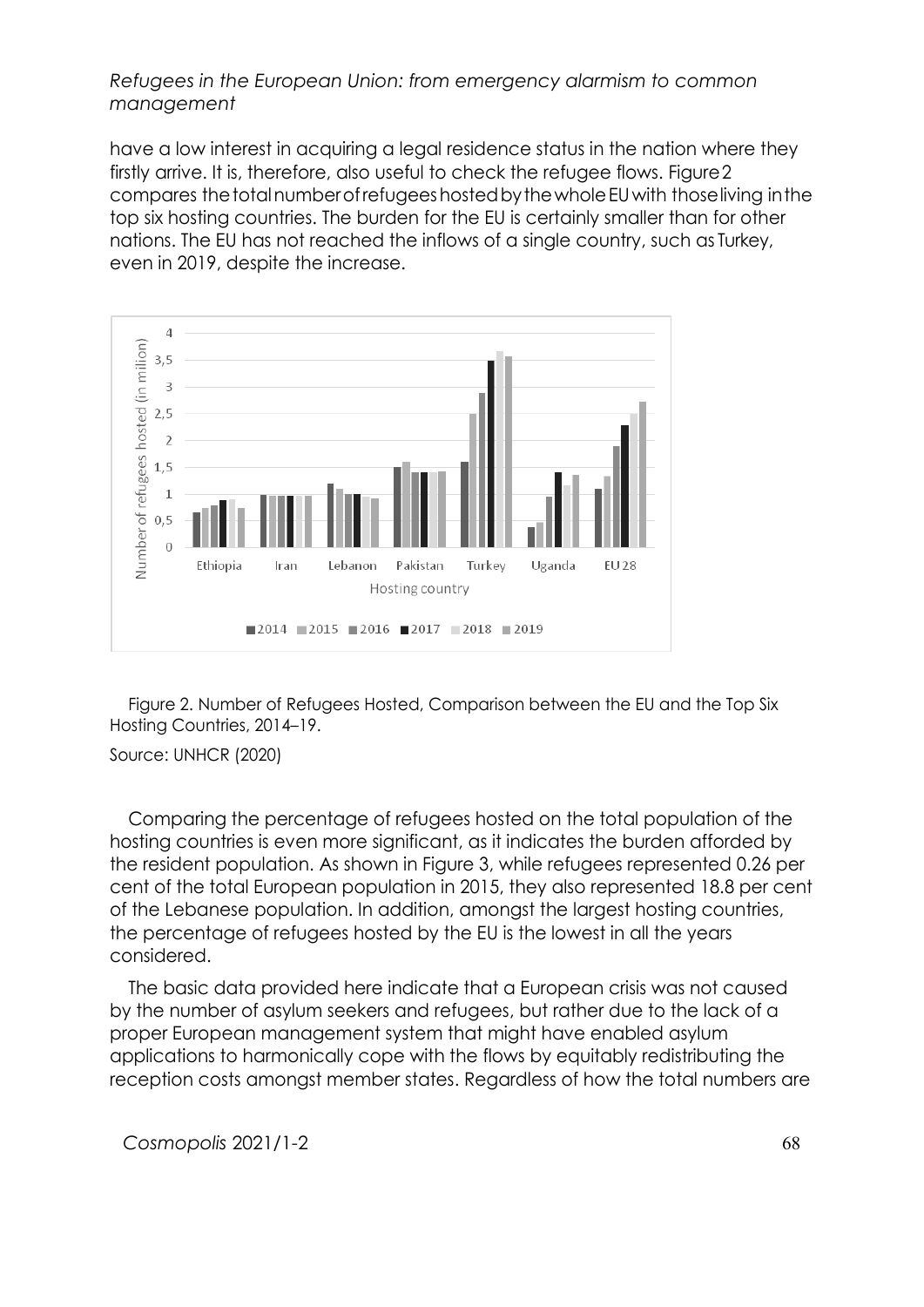considered, the peak of inflows has passed. Figure 4 reports the data concerning European refugee inflows, the number of yearly border detections of illegal border crossing and the number of positive decisions to grant international protection. The figure shows that EU member states received 2.7 million asylum





applications in 2015. However, since the beginning of 2016, asylum applications, positive decisions and detections have begun to decrease, and, in 2018, both positive decisions and detections returned to 2013 levels, while asylum applications returned to 2014 levels.

The narrative of the European refugee crisis has continued to be sustained even when the flow of asylum seekers stabilised to levels that we could define as routine for the EU. Unfortunately, this narrative has encouraged both the EU and its member states to implement emergency solutions, such as relocations, resettlements and outsourcing the control of the EU's external borders to third countries that, as we will argue in the next section, have been unable to properly manage refugees' inflows and have instead diverted the agenda from the appropriate social polices needed to host and integrate refugees.

# **The emergency policies implemented by the EU**

To address what was perceived and described as an incumbent disaster, the EU has adopted several emergency measures that can be divided into two categories since 2015—those related to internal policy and those related to foreign policy, namely the EU's relationships with third countries of transit.

Concerning internal policies, the European Commission adopted the European Agenda on Migration in May 2015, which included various strategies. First, the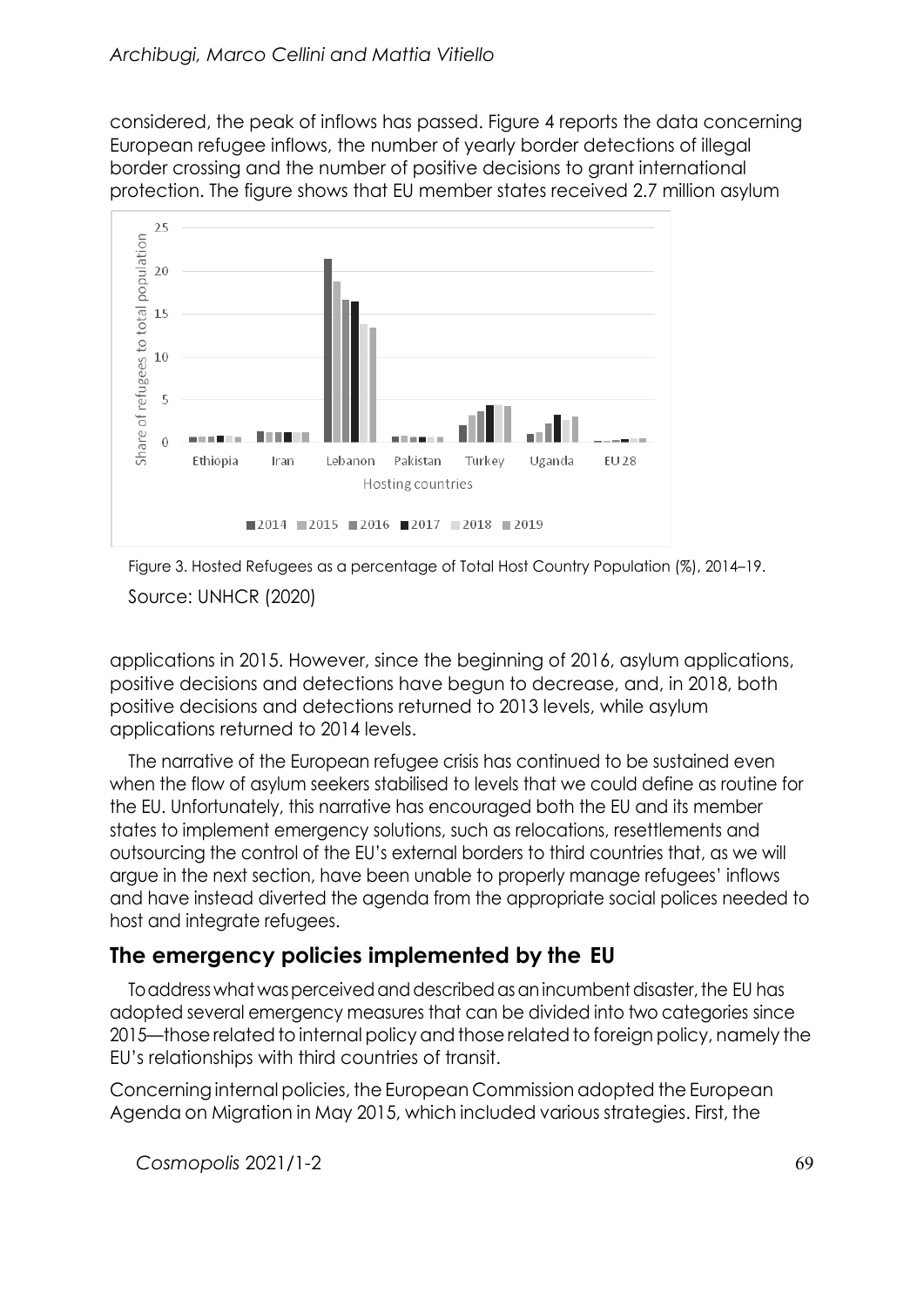Agenda identified a management method, named Hotspot, to support the member states affected by the increased flows of asylum seekers. The Hotspot method



Figure 4. Asylum Applications, Positive Decisions and Detections of Illegal Border Crossing Points in the EU, 1998–2019.

Source: Data on asylum application and positive decisions are retrieved from EUROSTAT (2020); data on illegal border crossing are retrieved from FRONTEX (2020).

involves training teams of specialists (which comprises members of EASO, Frontex, Europol, EU-ROJUST and the authorities of the member states) who are called upon to quickly identify, register and capture the fingerprints of incoming migrants. Second, the Agenda proposedtheimplementationofarelocationmechanism,wherebypersons inclearneed of international protection are identified in those member states at the forefront (Italy and Greece) and transferred to other member states where their asylumapplication are processed. Finally, the Agenda outlined the resettlement programme, which specifically noted thatforeverySyriannational (the nation where there was a clear emergency) who returnedfromtheGreek islands, another will be directly resettled to the EU from Turkey, thereby replacing irregular flows of migrantstravelling indangerous conditions across the Aegean Sea by an orderly and legal resettlement process. The financial burden of the Agenda was supported by the EU budget.

With respect to foreign policies, the EU concluded a series of agreements with some third countries of transit, namely Turkey, Libya and Morocco, with the aim of reducing asylum seekers' flows. The EU–Turkey agreement was signed in March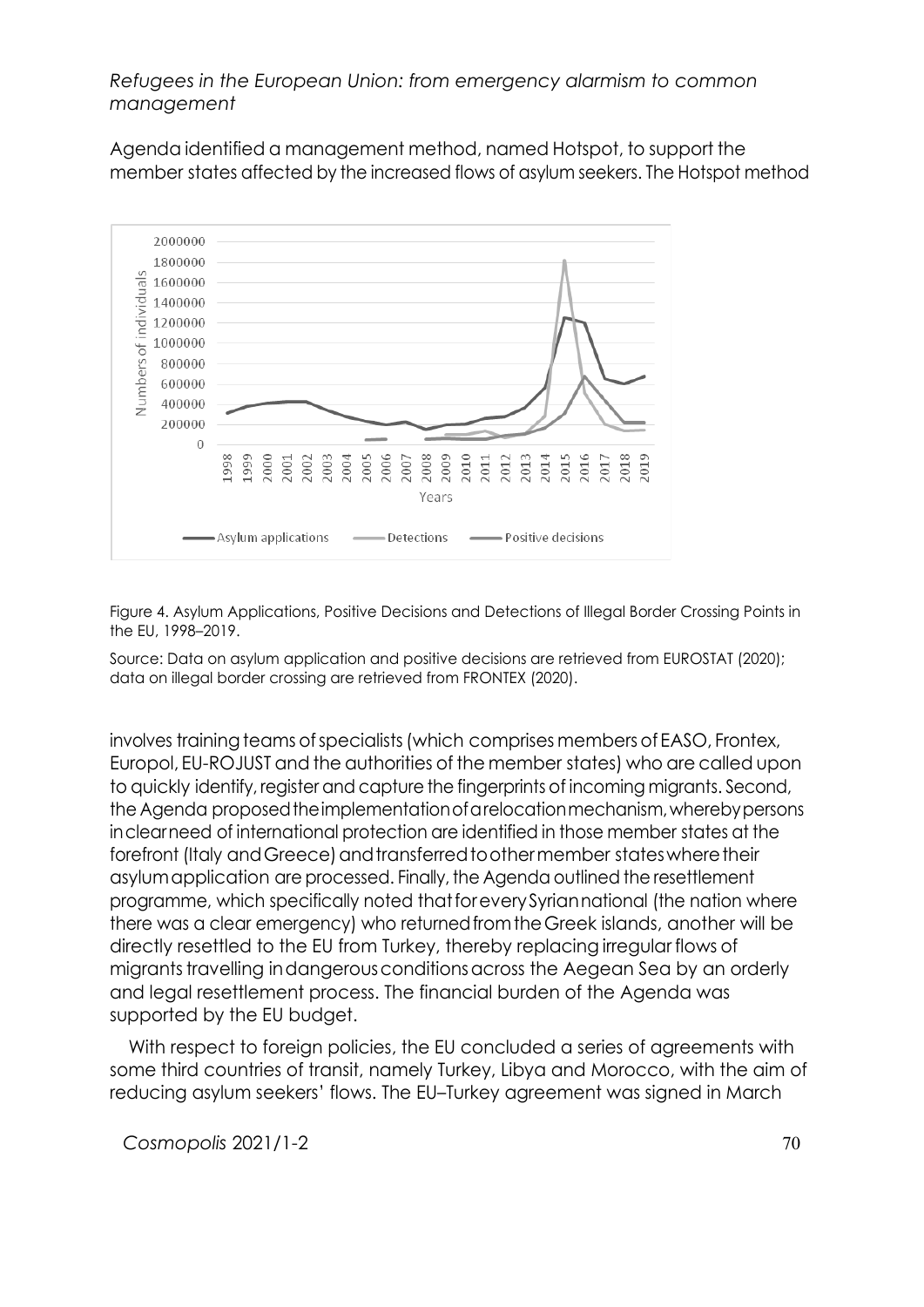2016. The EU has pledged to support Turkey with a three-billion-euro funding between 2016 and 17 and a further three billion euro from 2017 to 19 to hasten the finalisation of the visa liberalisation agreement for Turkish citizens as well as resuming and speeding up negotiations for Turkey's accession to the EU. On its side, Turkey has agreed to accept the return of all irregular migrants who arrived in Greece after 20 March 2016 to improve reception conditions for migrants and ensure cooperation and collaboration with the EU to improve humanitarian conditions even within the Syrian territory (European Commission, 2016, 2018a).

The EU–Morocco agreement, which was negotiated within the framework of the EU Emergency Trust Fund for Africa, aims at combatting human trafficking, reducing the entry of irregular migrants into Europe and improving the control of Moroccan borders. It provides a financial support of 148 million to Morocco (European Commission, 2018b).

Finally, the Italy–Libya agreement, concluded in 2017, which secured strong support from the EU, aims to combat illegal migration and human trafficking and strengthen the security of Libyan borders (De Guttry et al., 2018). Although it was inspired by the EU–Turkey agreement, it represents a poor reproduction of its predecessor (Accorinti et al., 2019). The agreement provides for bilateral cooperation, financial and technical enhancement of the Libyan navy and coastguard as well as the improvement of the conditions of migrants in Libyan detention camps (Nakache and Losier, 2017). The financial support is estimated to be about 240 million US dollars (Merelli, 2017). The effectiveness of this agreement has recently been scrutinised by several bodies that have denounced the fact that it covers systematic human rights violations committed in the Libyan territory (Ansa, 2020; Human Rights Watch, 2020; Segre, 2017).

## **The ineffectiveness of European emergency approach and the risks associated with outsourcing the refugee problem**

The EU has acted on these issues. However, these actions have been modest with respect to the overall commitment, and they have been dictated by the need of not changing the intergovernmental equilibrium (Zaun, 2018) in addition to being highly ineffective.

First, despite the efforts made by the EU, the objective of harmonising asylum procedures, reception conditions and the programmes implemented by the various member states for those who have been granted refugee status is still far from being achieved (Guild, 2016; Vitiello, 2016; Cellini, 2017a; Becker, 2019). Considerable differences persist in several aspects, such as the timing required for the examination of asylum applications (Euractive, 2015), the percentage of positive decisions (Cellini, 2017a) and the conditions in which asylum seekers are held while waiting for the examination of their applications with reference to the integration policies implemented by the different member states (Wolffhardt et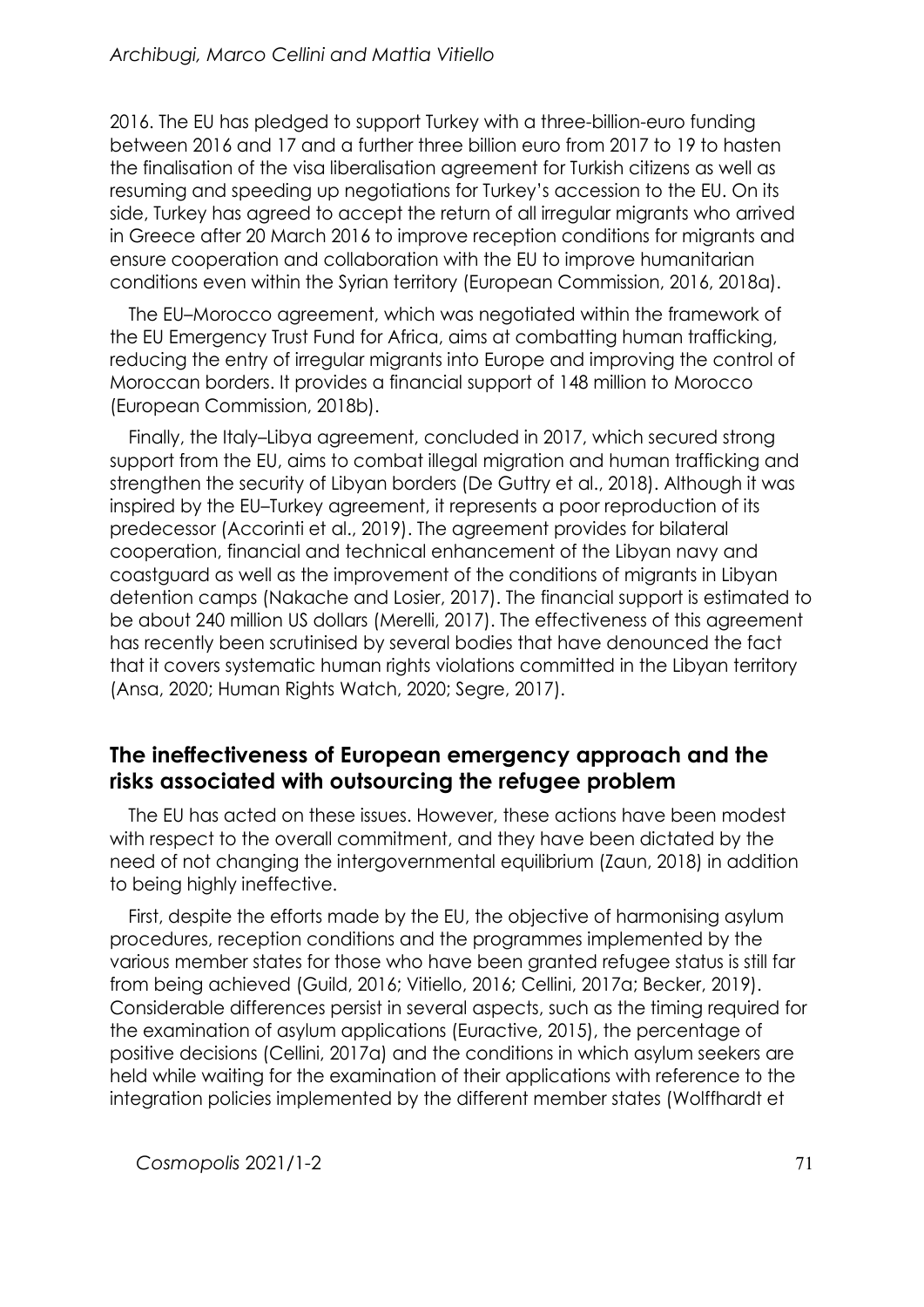al., 2019). Asylum seekers do not receive equal opportunities in all member states and, therefore, they choose the most beneficial nation.

Second, the rule that specifies that the first country of arrival is responsible for examining applications has worsened the situation. Consequently, this approach has created considerable hardship for member states, refugees and asylum seekers. This rule has placed a disproportionate burden on the EU's external border states.

As shown in Table 1, member states continue to have different rules regarding the acceptance of asylum applications. In 2015, Finland accepted 56.8 per cent of applications, whereas Hungary only accepted 12.7 per cent. These differences have also been protracted in the subsequent years and the variation across countries continue to be very relevant despite the several calls for harmonisation in the procedures.

The differences in national procedures are the outcome of the strong contradiction in the EU. On the one hand, the EU is based on the free circulation of people and, on the other hand, it tries to limit the mobility of asylum seekers by asking them to apply in the first country of arrival. The principle of the 1951 UN Convention worked amongst states that patrol borders, but it could not work in a union based on free circulation of people. The system is, first of all, very difficult to implement, as it is almost impossible to impede a couple of million refugees from travelling across the EU while permitting travel for 450 million EU citizens. Second, the desire to prevent secondary movements of asylum seekers makes it difficult for them to draw on their individual resources (such as family and social networks in a specific EU country, mastering one of the various EU languages as well as professional skills to be used in countries that require them). This situation encourages refugees to evade the fingerprint registration process and try to reach the chosen countries through illegal routes, thereby running a whole series of risks that endanger their lives (IOM, 2017). Ultimately, it contributes to keeping refugees outlawed by force (Innes, 2015).

| Country         | 2015 2016 2017 2018 2019      |  |  |
|-----------------|-------------------------------|--|--|
| Austria         | 71,32 71,60 55,80 43,50 57,63 |  |  |
| Belgium         | 53.94 60.28 52,34 50,87 23,74 |  |  |
| <b>Bulgaria</b> | 90,61 44,33 35,76 35,07 18,60 |  |  |

Table 1. Acceptance Rate of Asylum Requests by EU Member States and Associated Countries (2015–19).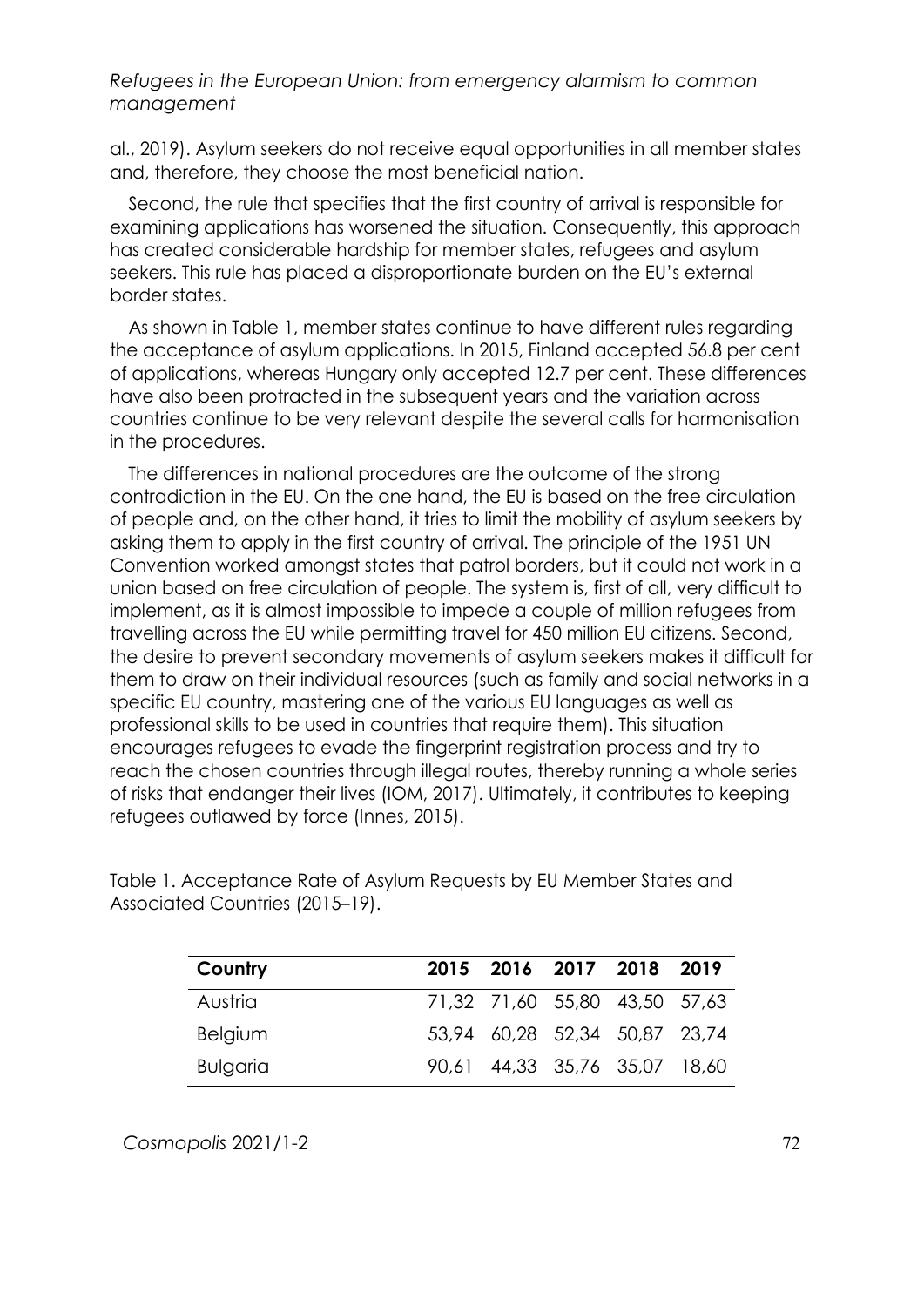| Country        | 2015  | 2016                         | 2017        | 2018        | 2019  |
|----------------|-------|------------------------------|-------------|-------------|-------|
| Croatia        | 21,62 | 35,09                        | 31,58       | 31,03       | 3,93  |
| Cyprus         | 76,76 | 65,82                        | 50,82       | 49,09       | 9,52  |
| Czechia        | 34,46 | 33,46                        | 12,18       | 11,19       | 7,03  |
| Denmark        | 81,26 | 68,44                        | 34,40       | 50,10       | 57,48 |
| Estonia        | 44,44 | 68,42                        | 61,29       | 26,67       | 42,86 |
| Finland        | 56,76 | 34,07                        | 47,77       | 54,17       | 36,71 |
| France         | 26,48 | 32,87                        | 29,35       | 28,45       | 18,63 |
| Germany        | 56,53 | 68,76                        | 49,91       | 42,40       | 42,44 |
| Greece         | 41,80 | 23,70                        | 42,66       | 47,03       | 22,45 |
| Hungary        | 12,72 | 8,42                         | 30,94       | 38,02       | 12,00 |
| Ireland        | 33,00 | 22,77                        | 85,88       | 85,53       | 20,40 |
| <b>Italy</b>   | 41,51 | 39,39                        | 40,64       | 32,21       | 41,98 |
| Latvia         | 11,76 | 51,92                        | 73,61       | 24,00       | 17,95 |
| Lithuania      | 47,22 | 69,64                        | 77,03       | 50,00       | 13,95 |
| Luxembourg     | 23,87 | 60,96                        | 65,60       | 71,94       | 29,52 |
| Malta          | 83,89 | 82,93                        | 68,47       | 43,00       | 9,90  |
| Netherlands    | 80,38 | 72,07                        | 48,98       | 35,20       | 19,18 |
| Poland         | 18,23 | 11,90                        | 19,62       | 15,00       | 6,50  |
| Portugal       | 52,70 | 54,24                        | 52,36       | 59,81       | 9,34  |
| Romania        | 36,36 | 62,16                        | 60,29       | 45,95       | 22,59 |
| Slovakia       | 61,54 |                              | 84,00 66,67 | 56,25       | 15,22 |
| Slovenia       |       | 34,62 64,15 62,50 42,55 2,23 |             |             |       |
| Spain          | 31,48 | 66,88                        |             | 33,93 24,38 | 32,61 |
| Sweden         | 66,63 | 69,53                        |             | 43,85 33,97 | 23,07 |
| United Kingdom | 36,64 | 32,14                        | 30,78       | 35,00       | 33,41 |
|                |       |                              |             |             |       |
| Iceland        | 27,03 | 17,59                        | 17,95       | 27,63       | 36,09 |
| Liechtenstein  | 16,67 | 60,00                        | 62,50       | 25,00       | 30,00 |
| Norway         | 65,96 | 66,16                        | 71,19       | 69,03       | 77,66 |
| Switzerland    | 64,10 | 58,39                        | 90,05       | 89,56       | 75,69 |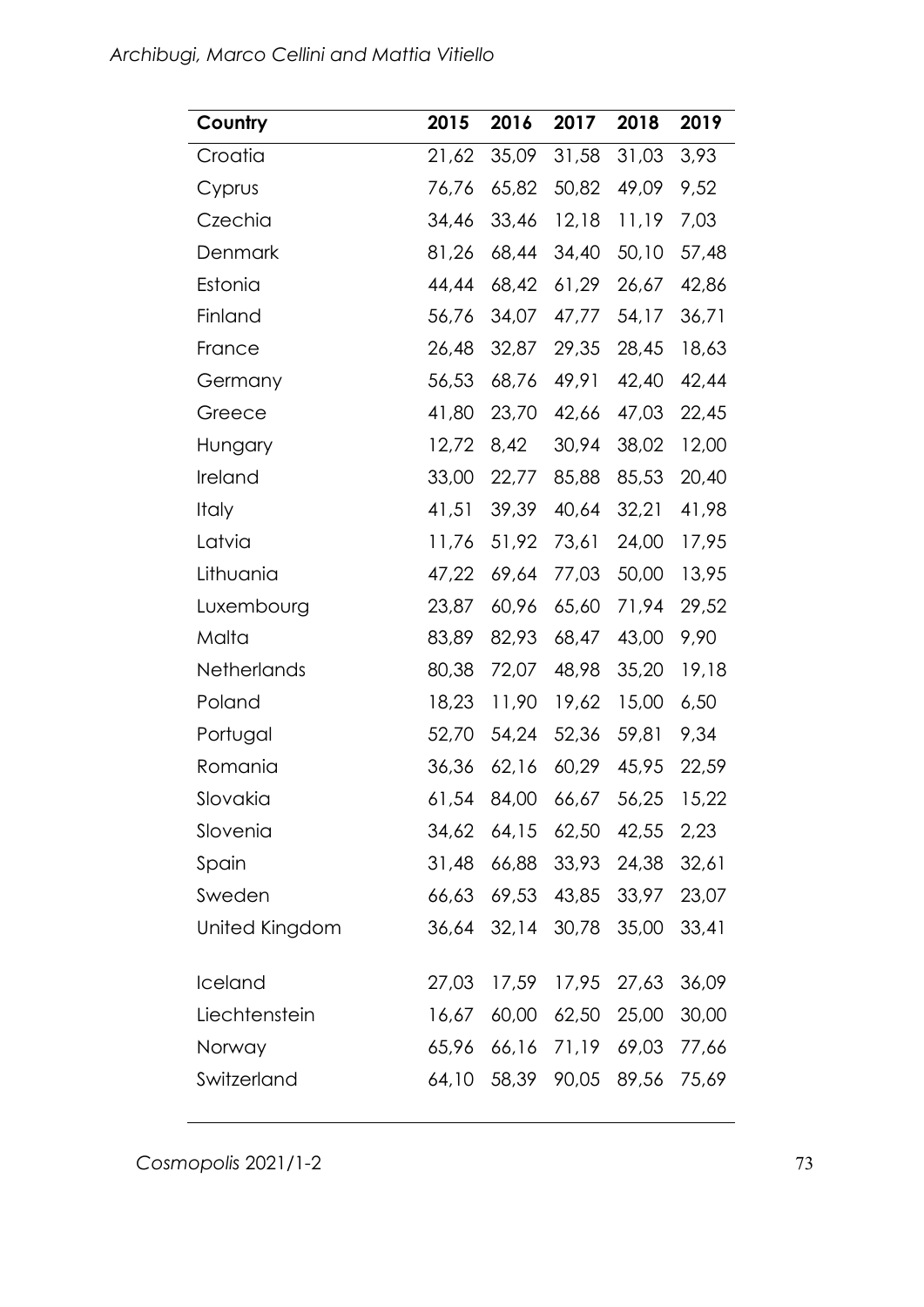| Country                                                  | 2015 2016 2017 2018 2019      |  |  |
|----------------------------------------------------------|-------------------------------|--|--|
| EU28 Average                                             | 46,95 51,94 50,21 42,92 27,20 |  |  |
| Coefficient of variability 47,12 39,60 38,44 42,14 69,45 |                               |  |  |

Source: Authors' elaboration on EUROSTAT (2020).

The emergency instruments implemented included the following: a) the resettlement; b) the re-location mechanism and c) the outsourcing of the EU borders' control. All three instruments had limited impact.

The resettlement programme, which was started in 2017, had rather minimal objectives, namely, to facilitate refugees' safe arrival in Europe from third countries, and its scope included a total of 22,500 vulnerable refugees. The objective was achieved, and 19,432 individuals have been resettled, but the total number of involved refugees is much lower than the required value. The outcome, therefore, was much worse than the effectiveness of relocation, which ended in 2017 after more than two years. The set target comprised 100,000 asylum seekers in total – a number that is considered insufficient in terms of equal distribution of asylum seekers across European countries. Despite the limited scope of the programme, only 34,000 people were actually relocated. Thus, it can be clearly perceived that the relocation mechanism has failed – less than a third of the target goal of relocations have been concluded, some countries (such as Poland and Hungary) have not participated and other member states have participated less than the quotas allocated to them.

The strategy of externalising EU border control has been more effective, albeit only in terms of reducing the number of arrivals (Benli, 2018). As shown by the data provided by FRONTEX (2020) from 2015 to 2018, most routes have perceived a significant reduction of detections in almost all the years that have been considered. However, while detections on the central Mediterranean route have considerably decreased, those on the Western and Eastern Mediterranean routes have increased. The overall reduction of detections and asylum applications (as shown above in Figure 4), is largely the result of the effectiveness of the agreements signed with third countries of transit – Turkey, Libya and more recently Morocco.

Nevertheless, while the policy of externalising the control of EU's external borders appears to be somewhat successful in reducing arrivals, it presents serious problems. None of the political regimes in Turkey, Morocco and Libya are respectful of human rights, even less of refugees' human rights. The fate of refugees, who often flee from countries in the grip of civil war, is, in short, placed in the hands of other equally brutal regimes. In fact, none of the three countries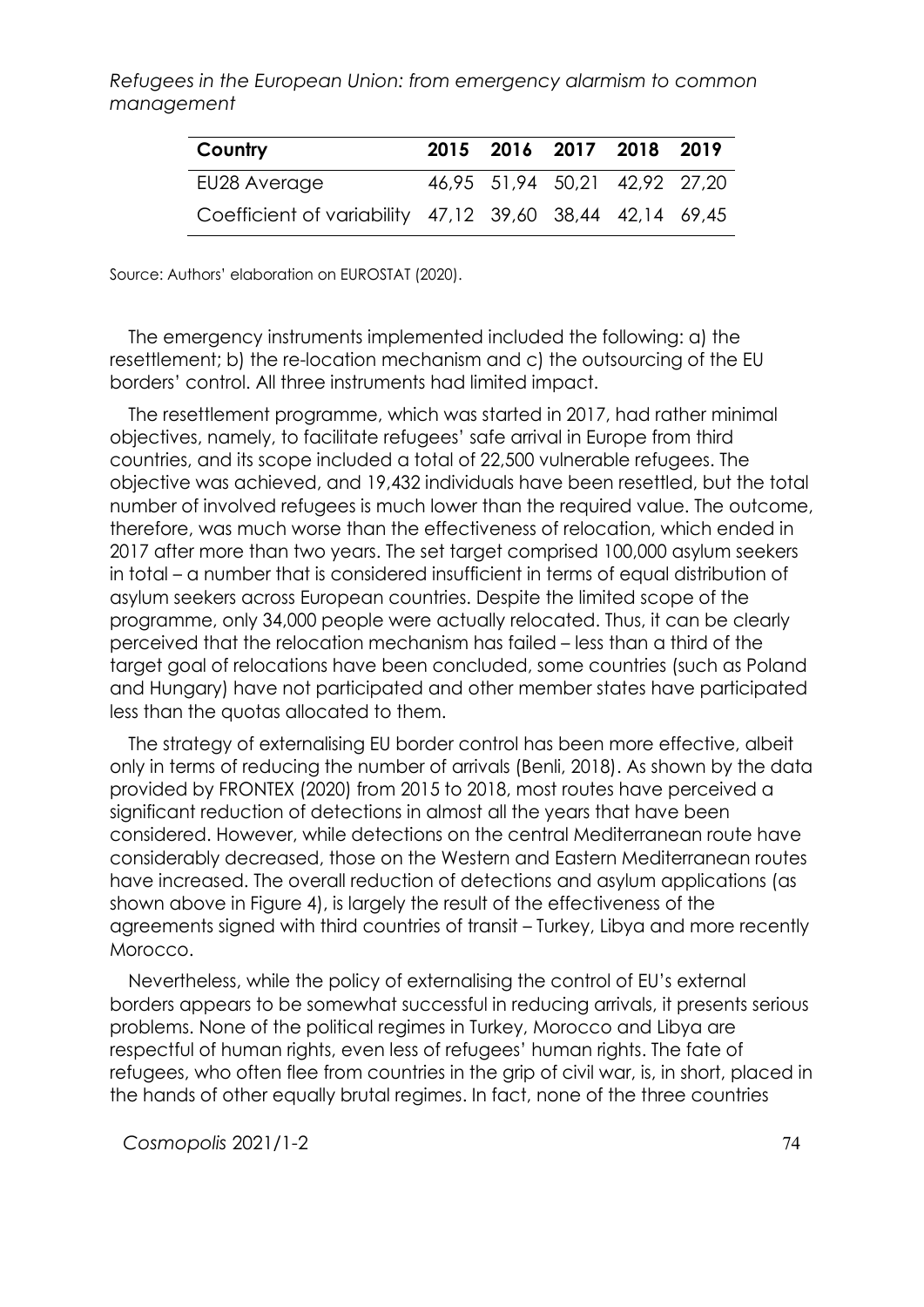have an effective human rights protection system. Amnesty International (2018) shows how the three countries perpetrate serious human rights violations towards asylum seekers, refugees and migrants in general. This type of outsourcing poses the following three interlinked problems:

- The contradiction between outsourcing refugees to countries that do not respect human rights and the principles on which the EU is based;
- The risk and often the certainty that asylum seekers are placed in a position where their human rights can be violated again;
- The dependence that the EU creates towards non-democratic countries.

This contradictory situation, therefore, damages the EU's overall credibility in terms of maintaining respect towards its very founding principles. It may, therefore, potentially undermine the effectiveness of its foreign policy actions, which are aimed at disseminating democratic practices and establishing respect for human rights. The agreements with authoritarian regimes expose the EU to blackmails, as these countries might open their borders at any point in time and artificially create new refugee inflows in case of non-acceptance of their requests. The EU has experienced it in February 2020 when Turkish President Erdogan opened the gates to Syrian refugees hosted in the country to retaliate against the EU criticism to its foreign policy (Stevis-Gridneff and Gall, 2020).

## **Overcoming the emergency approach by implementing structural solutions**

Can the EU do any better in terms of managing the refugee flows even if the records have been so poor in the past? The fact that policy reforms, even if they are often advocated, have not been implemented clearly shows that resistance by some member states has proven stronger than the overall desire to implement a European solution. Some scholars consider it as the proof that the EU can hardly escape from its liberal intergovernmentalism to embrace a genuine federalist spirit (Zaun, 2018). In fact, a few states have acted as gatekeepers and prevented the stakeholders in the EU from reaching collective decisions (Zaun, 2020). In addition, radical changes have not been introduced because alternative policies have not been sufficiently advocated and supported (Beirens, 2020). We, therefore, aim to contribute to this debate with a "wish list" of what can be done.

We introduce a distinction between emergency and management approaches, which may hopefully help to understand why the CEAS entered into a crisis and the reason behind why the EU and its member states have been unable to overcome it. Emergency approaches can be defined as the responses that political players and institutions implement once a crisis has already detonated and its effects have already unfolded across the political community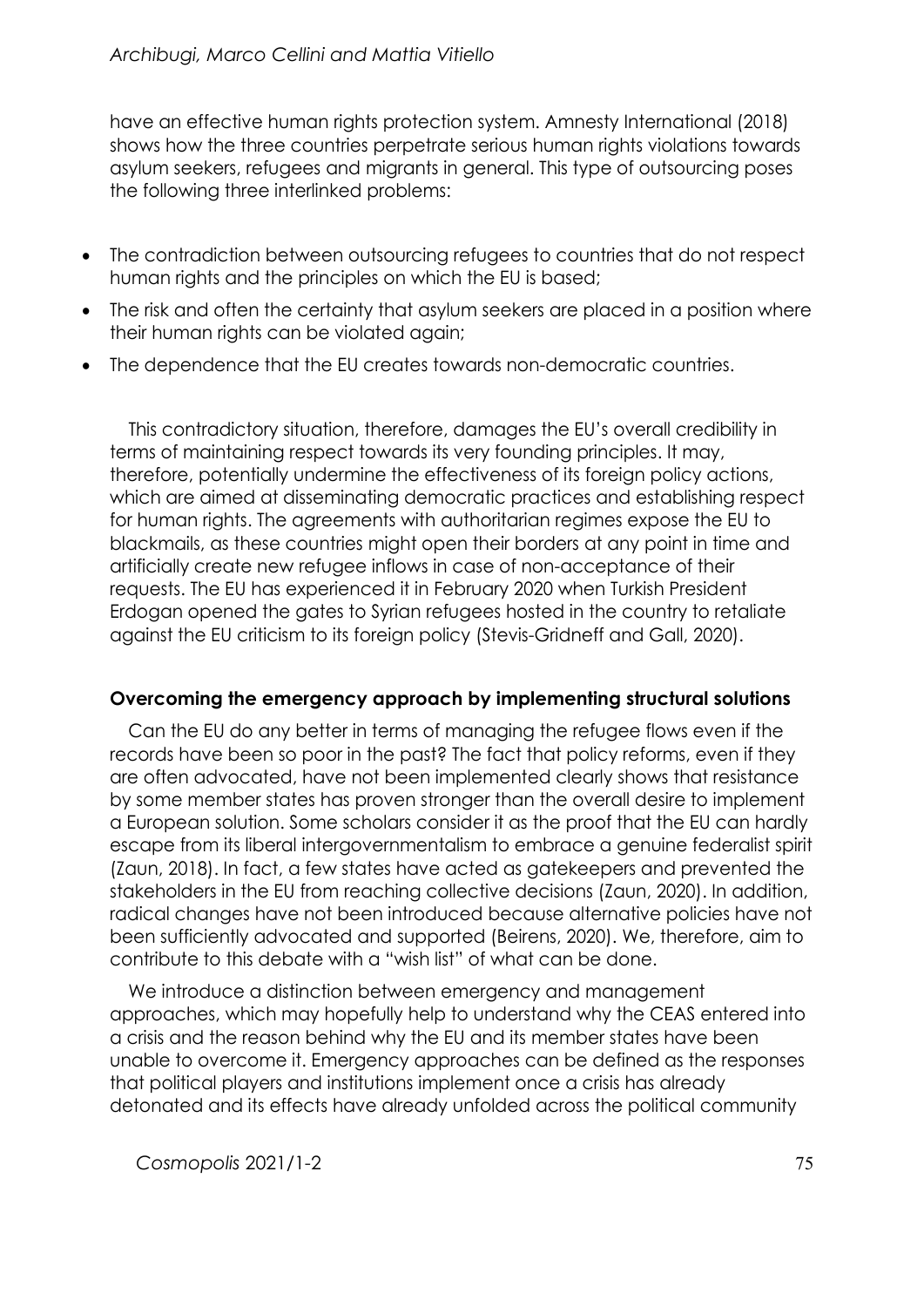of interest. They are based on the existing authorities. On the contrary, management approaches can be defined as the kind of responses that political actors and institutions put in place in order to avoid the outburst of crises by committing resources.

The two approaches have opposite temporal sequences. The emergency approach is used when the crisis is underway, whereas the management approach is used to prevent – and often just to avoid – the crisis. While it is not always possible for political players and institution to predict upcoming crises, there are cases that could have been foreseen and, through the implementation of a management approach, could have received a better response. The socalled European refugee crisis is one of these cases.

Why has the EU followed an emergency approach? The rule of the first country of arrival (the core of the Dublin system) has worked reasonably well until political authority in the neighbouring countries has dissolved. Once the crisis substantially augmented refugee flows, the nation was less involved and protected, on the one hand, by borders far away from the Mediterranean Sea and, on the other hand, by the Dublin regulations. Subsequently, affirmative policies have been ignored and postponed, even at the risk of jeopardising the overall long-term project of European integration. Thus, they had no incentive to move the EU from its intergovernmental inertia.

When the flows began to increase and the member states that were more exposed to refugee inflows began to protest for the lack of solidarity, the less exposed countries provided temporary and emergency actions rather than structural changes. But even the countries that were more exposed to inflows were mostly concerned about reducing their own burden through short-term policies instead of advocating in favour of radical reforms or changing the overall architecture of the EU asylum regulations.

Table 2 reports the main differences in terms of actions and consequences of the emergency approach versus the structural management approach. The emergency approach implies lower short-term costs and political commitment, at least in the short term. It easily obtains the consensus of individual governments, as it does not deliberately modify the inertial situation. The management approach, on the other hand, requires leadership and commitment of resources, which could both raise opposition. Therefore, its advantages are likely to be capitalised in the long term.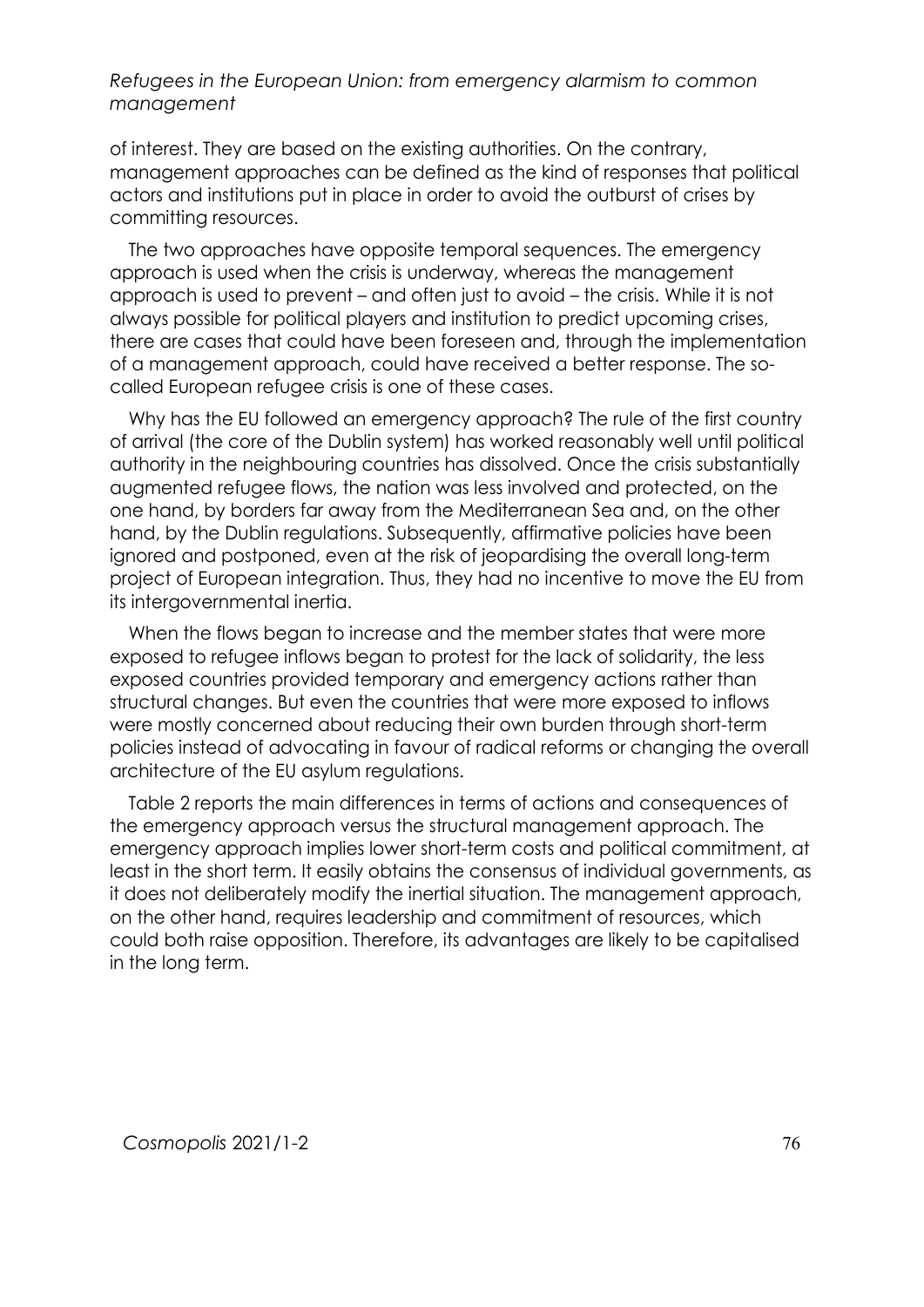Table 2. Approaches to Refugees Flows: Emergency Versus Management.

|                 | <b>Actions</b>                                                                                                                                                        |                                            | <b>Consequences</b>           |  |  |  |
|-----------------|-----------------------------------------------------------------------------------------------------------------------------------------------------------------------|--------------------------------------------|-------------------------------|--|--|--|
| <b>Emergenc</b> | Containing inflows through refoulment<br>international laws                                                                                                           |                                            | Violating                     |  |  |  |
| У<br>approach   | Increasing irregular inflows and<br>trafficking Passing the buck across countries Resulting in<br>tensions among member states                                        |                                            |                               |  |  |  |
|                 | Weakening of cohesion in the EU Externalising borders'<br>Dependency on non-EU countries with poor<br>control                                                         |                                            |                               |  |  |  |
|                 | human rights records Impeding secondary movements<br>Increasing illegal trafficking and decreasing refugees'<br>integration chances                                   |                                            |                               |  |  |  |
|                 | <b>Manageme</b> Preventing international Reducing asylum seekers'<br>nt approach crisis through<br>diplomacy, inflows at<br>source, peace actions<br>and economic aid |                                            |                               |  |  |  |
| procedure for   | Standardising EU regulations                                                                                                                                          | Creating a shared assessment               |                               |  |  |  |
|                 | recognising international protection                                                                                                                                  |                                            |                               |  |  |  |
| refugees        | Cooperating amongst EU countries<br>while hosting and integrating                                                                                                     | reducing tensions amongst<br>member states | Increasing EU integration and |  |  |  |

Granting free movement rights to refugees Reducing intra-EU illegal trafficking and

facilitating refugees' integration

Source: Authors' elaboration.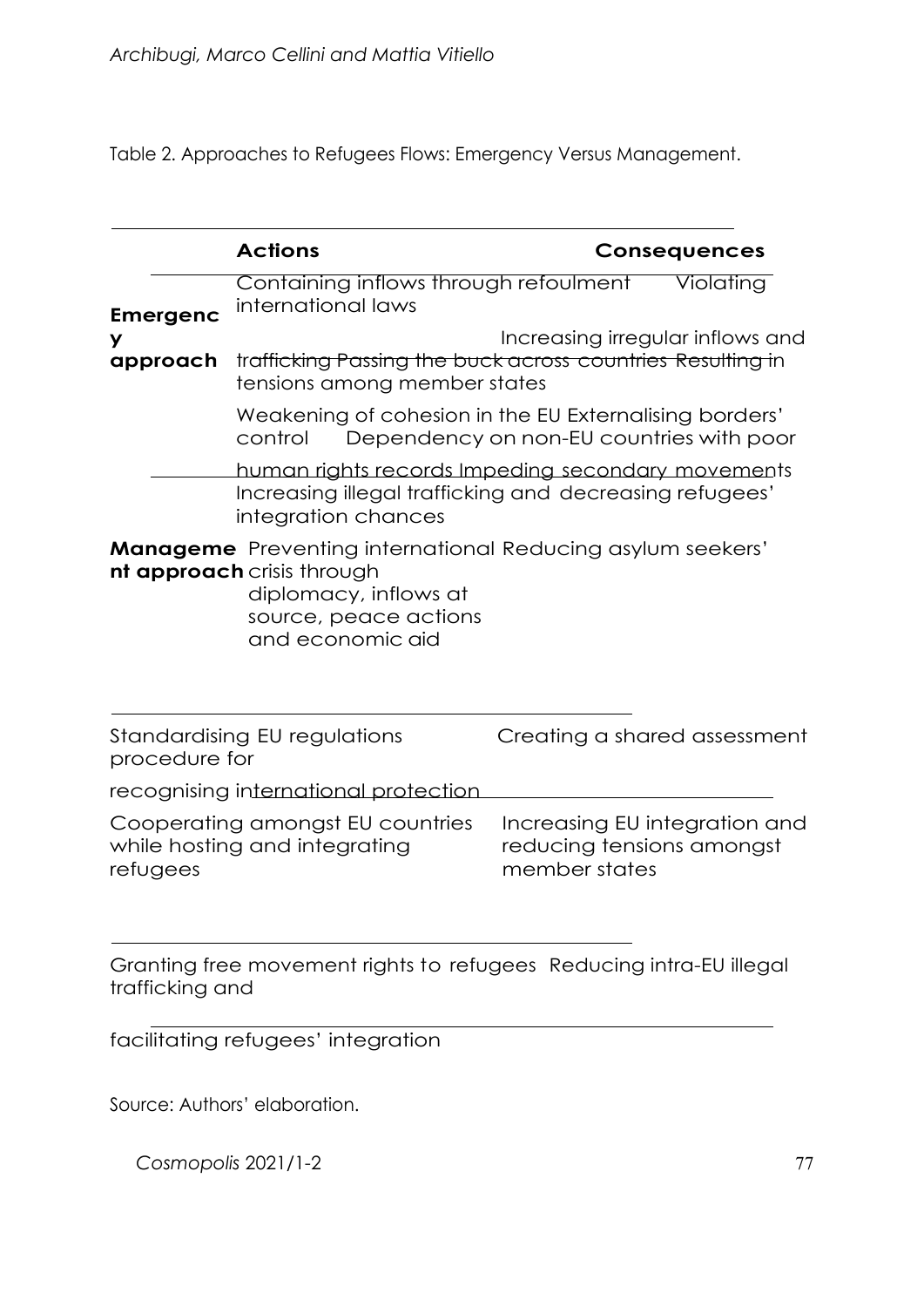Any attempt to overcome the emergency approach and find long-term structural solutions should follow at least four trajectories:

- (1) Reducing departures from countries of origin;
- (2) Ensuring a fair distribution of the burden amongst EU member states;
- (3) Ensuring the respect for the human rights of asylum seekers and refugees both within the EU and in the framework of its relations with third countries;
- (4) Improving the management of asylum seekers and refugees.

#### *1. Reducing departures from countries of origin*

Large flows of asylum seekers, in most cases, are caused by internal or international conflicts that force individuals to leave their country of origin to escape the horrors of war. This has also been confirmed for the European inflows in the recent decades, namely the Balkan wars of the 1990s, the wars in Iraq and Afghanistan and the Syrian and the Libyan civil wars, that have generated the greatest number of asylum seekers. Figure 5 confirms these claims by illustrating how, from 2014 to 2018, most of the countries that generated the greatest flows of asylum seekers were devastated by wars, in general, and civil wars, in particular, and/or countries in which basic human rights are systematically violated.

Indeed, war is not the only reason behind the phenomenon. Serious and systematic human rights violations, epidemics and natural disasters as well as economic and social underdevelopment are also at the root of asylum seeker flows. However, war is often a sudden event that creates many people in need of international protection within a short timeframe. Therefore, to prevent the outbreak of armed conflicts, aid will be required to prevent large flows of asylum seekers. Now the question arises – Can the EU do it?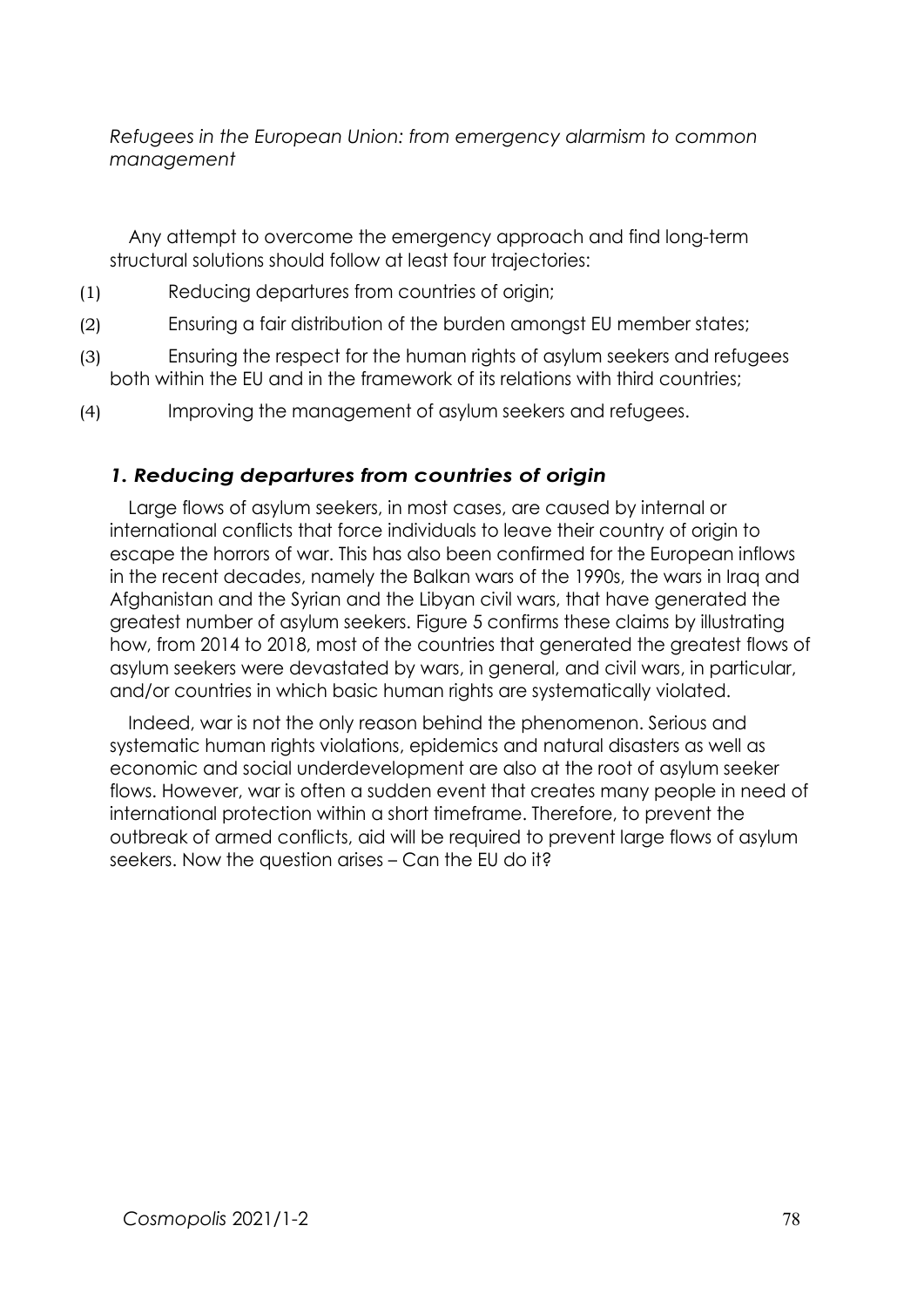

Figure 5. Asylum Applications in the EU by the 10 Largest Asylum Seekers' Nationalities (2014–19). Source: UNHCR (2020)

On the one hand, EU member states are allowed to either intervene or promote military actions without their actions being scrutinised by the EU institutions. However, on the other hand, the subsequent migratory consequences of such interventions have an impact on the EU as a whole. An example is the military intervention in Libya in 2011, which was authorised by the United Nations and initiated by France. The overthrow of Gaddafi's regime in the absence of a longterm strategy left Libya in a highly fragmented condition, as it did not have a central government capable of controlling its territory. This, in turn, resulted in a sharp increase in migratory flows from Libya. Nobody addressed, at the time, the secondary consequence of the predicable but not predicted refugee flows. Likewise, the military interventions in Afghanistan and Iraq were decided without paying any attention to the boomerang effect they would have generated, namely long-term civil wars and refugee flows for at least a generation.

Obviously, to build an EU competence over military interventions is not easy, as individual member states have different preferences (Koenig-Archibugi, 2004), and it would require a reform of the Treaties related to foreign policy and common defence. It is relevant to stress here that a substantial number of refugees in the EU are fleeing from the wars that the EU has either started or supported. Hopefully, the tragic connection between EU wars, on the one hand, and refugee flows in the EU, on the other hand, will induce European nations to be more cautious and less prone to wars.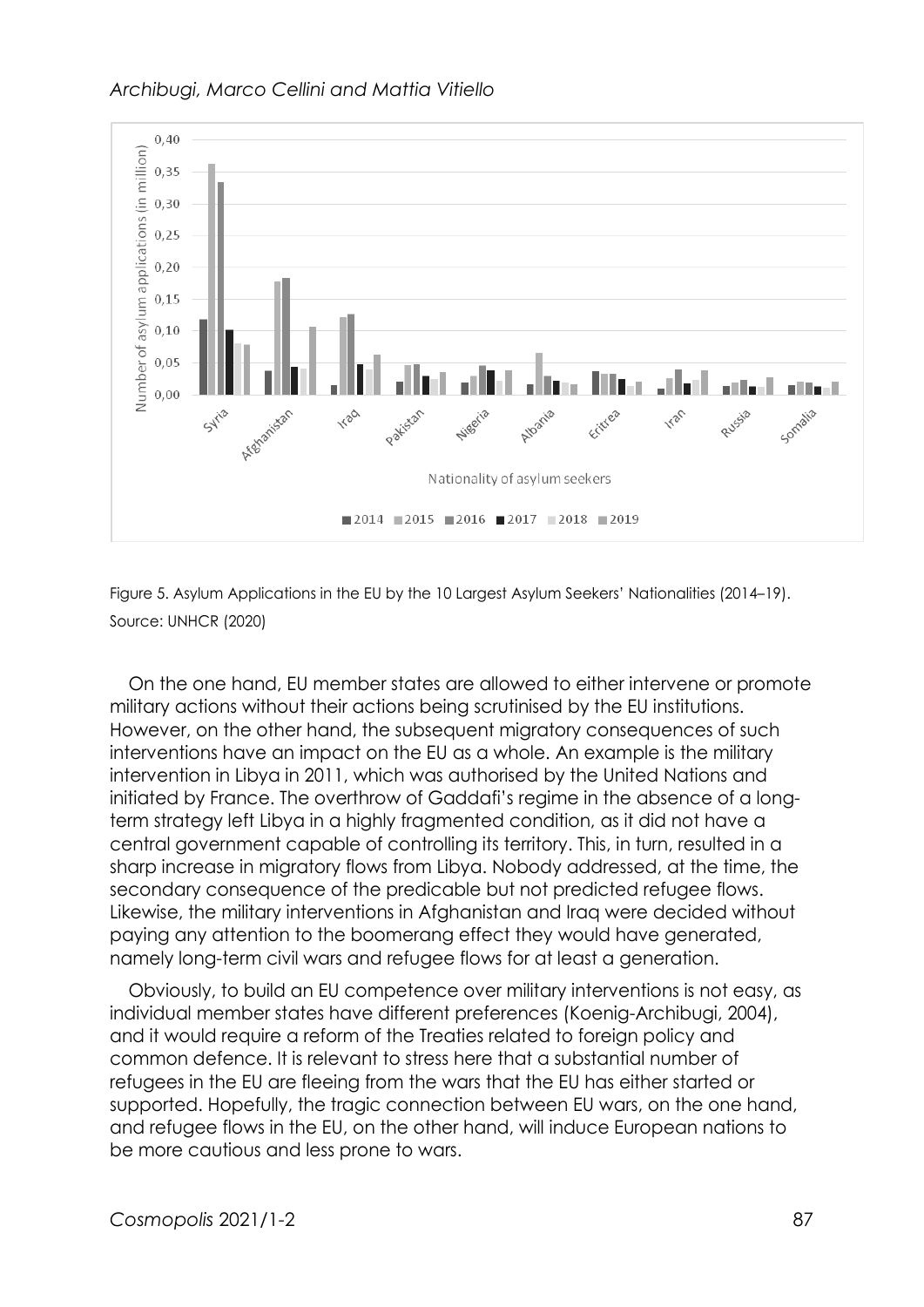#### *2. Ensuring a fair distribution of the burden amongst EU member states*

One of the thorniest aspects of the EU's strategies with respect to the management of refugees and asylum seekers has been the lack of a fair distribution of the burdens, which have arisen from the management of international protection claims, as they have often been denounced long before the so-called refugee crisis erupted (Barutciski and Suhrke, 2001; Thielemann, 2003).

There are at least four reasons behind the unequal distribution of refugees across member states (Neumayer, 2004; Thielemann, 2004; 2018; Hatton, 2015; Zaun, 2018):

- 1. Structural factors increase the weight for some states. On the other hand, migrant networks, geographical location and historical or linguistic links increase for the attractiveness of certain countries;
- 2. Internal migration policies within states. Countries with more open migration policies attract more migrants and asylum seekers.
- 3. The Dublin System, which obliges the first country of arrival to deal with asylum seekers, generates an uneven distribution of burdens;
- 4. The increased propensity of member states to become free riders in moments of increased refugee flows, thereby deliberately choosing to not take any actions if they are not directly involved.

The fourth, as proposed by Thielemann (2018), captures the reason behind why the EU has been unable to implement effective policies quite comprehensively. This interpretation also suggests a possible way to impede free riding practices by implementing a binding European distribution system.

So far, a fairer redistribution of asylum seekers' burden has failed by posing the requirement of transitioning towards a binding system. Central and Eastern EU member countries managed to block the mandatory refugee quotas when they realised that this would have led to an increase of asylum-seekers in their countries (Zaun, 2020). Their reluctance has, however, violated the principles of solidarity and fairness between member states.

A system of annual quotas of asylum applications could become more acceptable politically if it is based on objective parameters such as GDP per capita, growth rate, unemployment rate, the stock of refugees who have already been hosted and so on. Once the quotas have been set and made binding, the EU can use its soft-power instruments to discourage undisciplined members from not complying. The infringement system implemented with the Stability and Growth Pact has been effective for macroeconomic parameters, and a similar device could perhaps also be introduced to address an issue that is much less vital, namely the redistribution of refugees.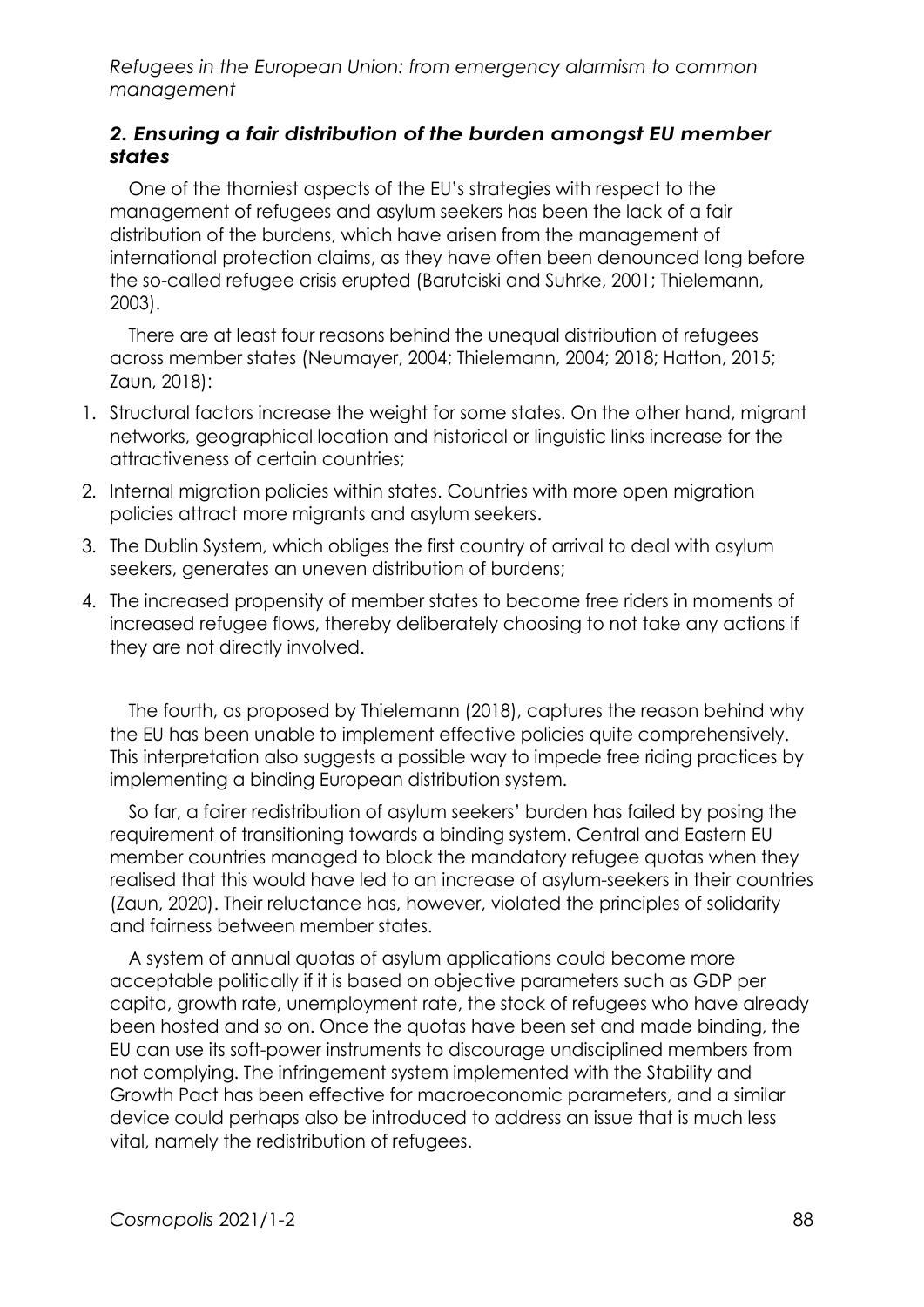The European refugee issue also seems to represent a risk for the resilience of the EU, if for no other reason than the great impetus it has given to populist, nationalist and anti-European parties (Archibugi and Benli, 2017) in all member states.

#### *3. Ensuring the respect for human rights for asylum seekers and refugees both within the EU and in the framework of its relations with third countries*

The agreements on migration that the EU has signed with third countries do not adhere to the human rights standards of EU. Serious human rights violations against asylum seekers have also been reported within EU's territory, as shown by Amnesty International (2018) and the Office of the High Commissioner for Human Rights (OHCHR, 2017a; 2017b).

The EU could adopt at least three strategies to guarantee that the agreements signed with third countries, such as those with Libya, Turkey and Morocco, comply with the protection of refugees' human rights. The first and most effective approach involves terminating these cooperation agreements whenever systematic violations of human rights are reported. The second comprises the establishment of permanent European offices in the territory of the third countries in question, with the task of monitoring the respect of migrants' human rights. The third involves locating the EU facilities that could assess the claims of asylum seekers in these countries, thereby facilitating safe travel to the host country or safe return to refugees' native country (European Alternatives, 2015).

With respect to the issue of asylum seekers' human rights violations by EU member states, in principle, the EU would have already had the instruments to address them, as it does for all human rights violations observed in the case of its members, namely the suspension of the membership provided by Article 7 of the TEU. The European Council, through a 4/5 majority of its member states, can declare that there are risks of serious human rights violations of refugees and migrants from the outset of the procedure. In more than one occasion, as in the case of France in 2009, Romania in 2012, Hungary in 2016 and Poland in 2017 (Fletcher, 2017), the possibility of activating this mechanism has been discussed. However, it has never been pursued to the next stage, which required the unanimity of member states, and which would have allowed the application of sanctions for the violating nations. The requirement of unanimity to establish the actual violation, in fact, empties this instrument of any political credibility.

#### *4. Improving the management of asylum seekers and refugees*

To develop an asylum system that is more responsible and inclusive for member states and refugees necessitates overcoming the differences between member states with respect to asylum policies, the rule of the first country of arrival and the impediment to secondary movements once refugee status has been granted.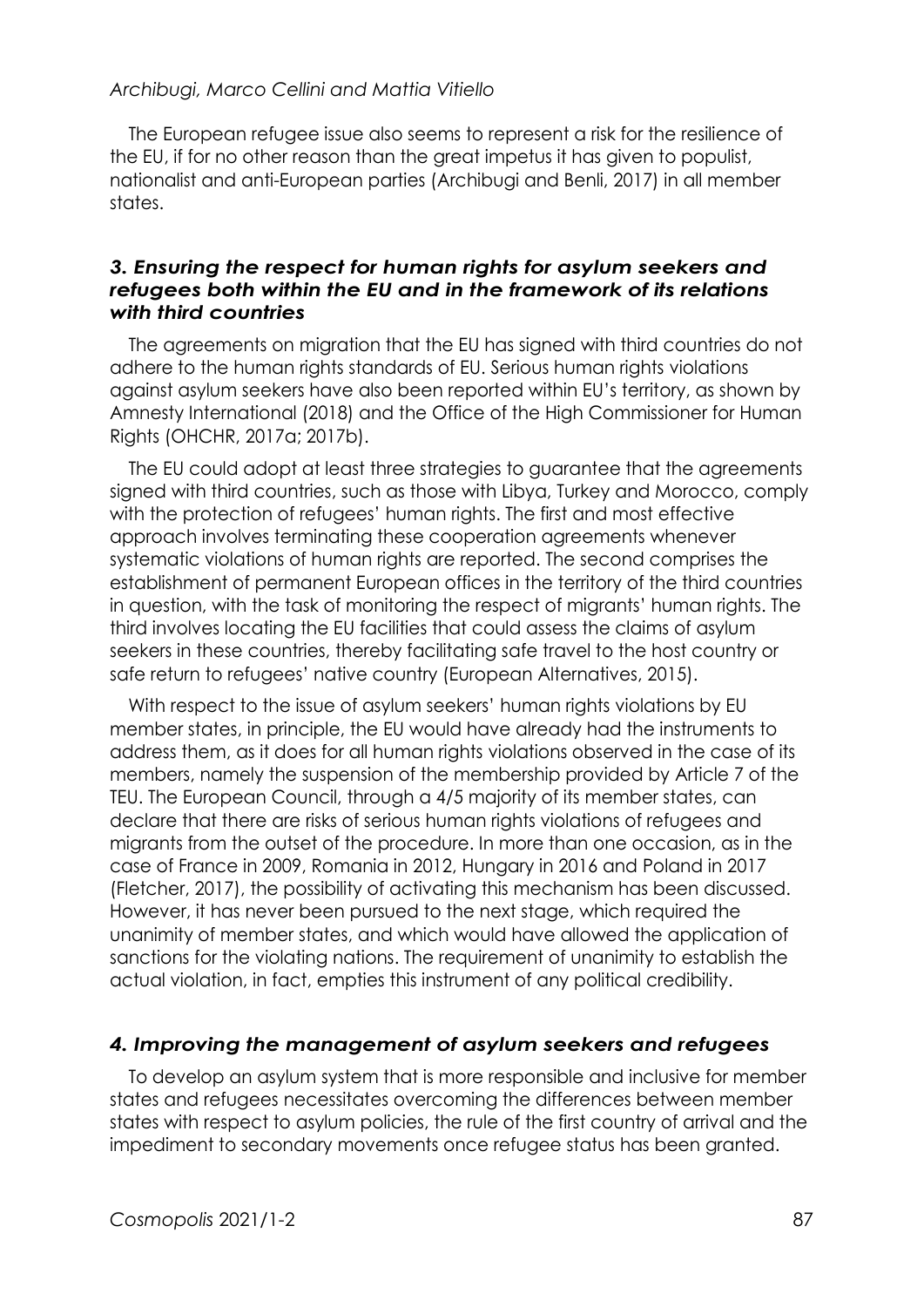An efficient and effective solution could be achieved in the form of reforming the Reception Conditions, Procedures, and Qualifications Directives (Parusel and Schneider, 2017). Based on the good practices implemented by the most virtuous states, such a reform should provide a quick and timely examination of asylum applications based on clear rules that are equally applied in each member country. Second, it should harmonise the rules on reception conditions for asylum seekers; and, finally, it should establish common programmes for the integration of refugees and their access to public services. To make the transition easier and, above all, to ensure a truly homogeneous application amongst the member states, the directives could be transformed into regulations, as already proposed by the European Commission in 2016. Unlike the former, the latter provides detailed rules on issues that fall within their competence and can be directly applied without the need for member states to convert them into national laws, thereby preventing the departure from EU standards on behalf of member states.

Finally, with respect to the possibility of granting refugees the right of free movement within the EU, which, as already mentioned, would represent a huge step forward in European asylum policy, it would allow refugees a greater chance of integration and, along with the harmonisation proposed earlier, would eliminate the reasons behind the attempts of asylum seekers to escape registration on arrival in Europe. If each state were to guarantee the same procedures for examining applications and if, once refugee status had been obtained, people could freely move within the EU, there would no longer be any reason to risk their lives by trying to escape registration and reach other countries by makeshift means or by relying on criminal networks.

The EU could follow several approaches to implement such a measure. In a minimalist perspective, it could include refugees in the list of beneficiaries of the right of free movement safeguarded by the Schengen Treaty, thereby creating a special European identity document granted for humanitarian reasons that is recognised and valid throughout the EU. Alternately, from a genuine cosmopolitan standpoint (Benhabib, 2004; Achibugi, 2008), it could set up a special European citizenship institute for refugees, which would not only include the right to free movement but would also provide access to other rights, including selected political rights (Hassner, 1998; Cellini, 2017b). Both options would finally lead to the creation of a European asylum system that is specifically designed to safeguard the conditions for refugees to be integrated within the EU territory.

## **Conclusion: European refugees' strategy as an opportunity to enhance European integration**

The refugee issue in the EU was described, narrated and addressed as if it were a huge catastrophe. Following short-term interests, several national political players and even member states have presented a deliberately distorted narrative. This has led to a race to the bottom in addition to contributing to the implementation of emergency solutions such as relocations, resettlement and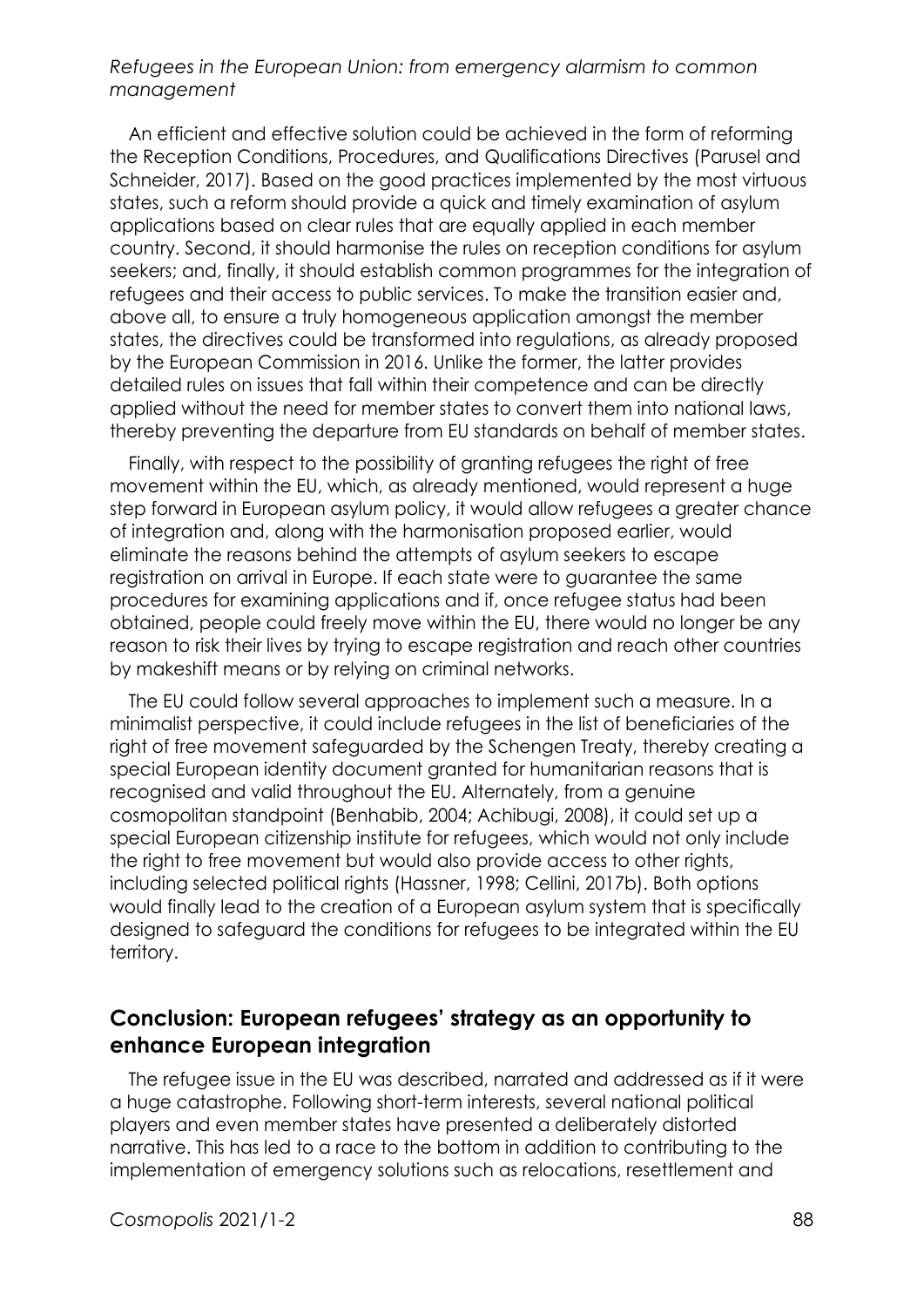externalisation of EU borders' control rather than the implementation of structural policies that can tackle the situation in a long-term standpoint.

We have reported data on asylum seekers and refugees flows to provide a rebuttal to the dominant narrative. At the end, the artificially constructed refugee crisis has seriously harmed the European integration project. We have, therefore, argued that the problem in Europe does not comprise a supposedly exceptional number of refugee inflows but rather the inability of the CEAS to manage them in an orderly, secure and efficient manner.

We have described the main rules and instruments of the CEAS as well as the emergency measures adopted by the EU. From the standpoint of the internal policies, the CEAS is based on the Dublin Regulations and the Reception, Qualification and Procedures Directives. The Regulations establish that the first country through which the asylum seeker enters Europe is responsible for examining the application. The Directives, on the one hand, aim to harmonise practices between member states by laying down a set of minimum common rules for all countries. Internal emergency measures such as relocation and resettlement schemes, on the other hand, aimed at redistributing the burden of asylum flows from the most affected member states to those least affected by arrivals. On the external policy front, the EU has concentrated on formalising ad hoc agreements with certain third countries of transit with the aim of reducing the arrivals of asylum seekers on European territory.

European policies have been ineffective and inefficient on both the internal and external fronts. Internal policies have been largely insufficient and, in the case of the first country of arrival rule, have contributed to accentuating the problems. Policies to externalise the control of the EU's external borders have succeeded in limiting arrivals but, at the same time, have generated serious human rights violations on behalf of the asylum seekers, refugees and migrants, which, in turn, have undermined EU's reputation as a champion of human rights.

The old emergency approach can no longer be fixed, and this hopefully will provide the incentives to replace the current Dublin Regulations with more daring norms. A reform is again under discussion, and it is not only supported by the countries that are more exposed to inflows such as Italy and Greece this time but also by Germany and France. The European Commission will hopefully release a more daring proposal shortly (Nielsen, 2020). To make it viable, the EU needs to abandon the intergovernmentalism, which has, so far, dominated its policy actions. Our proposed policies follow the following four distinct but interlinked lines:

- Reducing departures from countries of origin;
- Ensuring a fair distribution of the burden amongst EU member states;
- Ensuring the respect for human rights for asylum seekers and refugees both within the EU and in the framework of its relations with third countries:
- Improving the management of asylum seekers and refugees.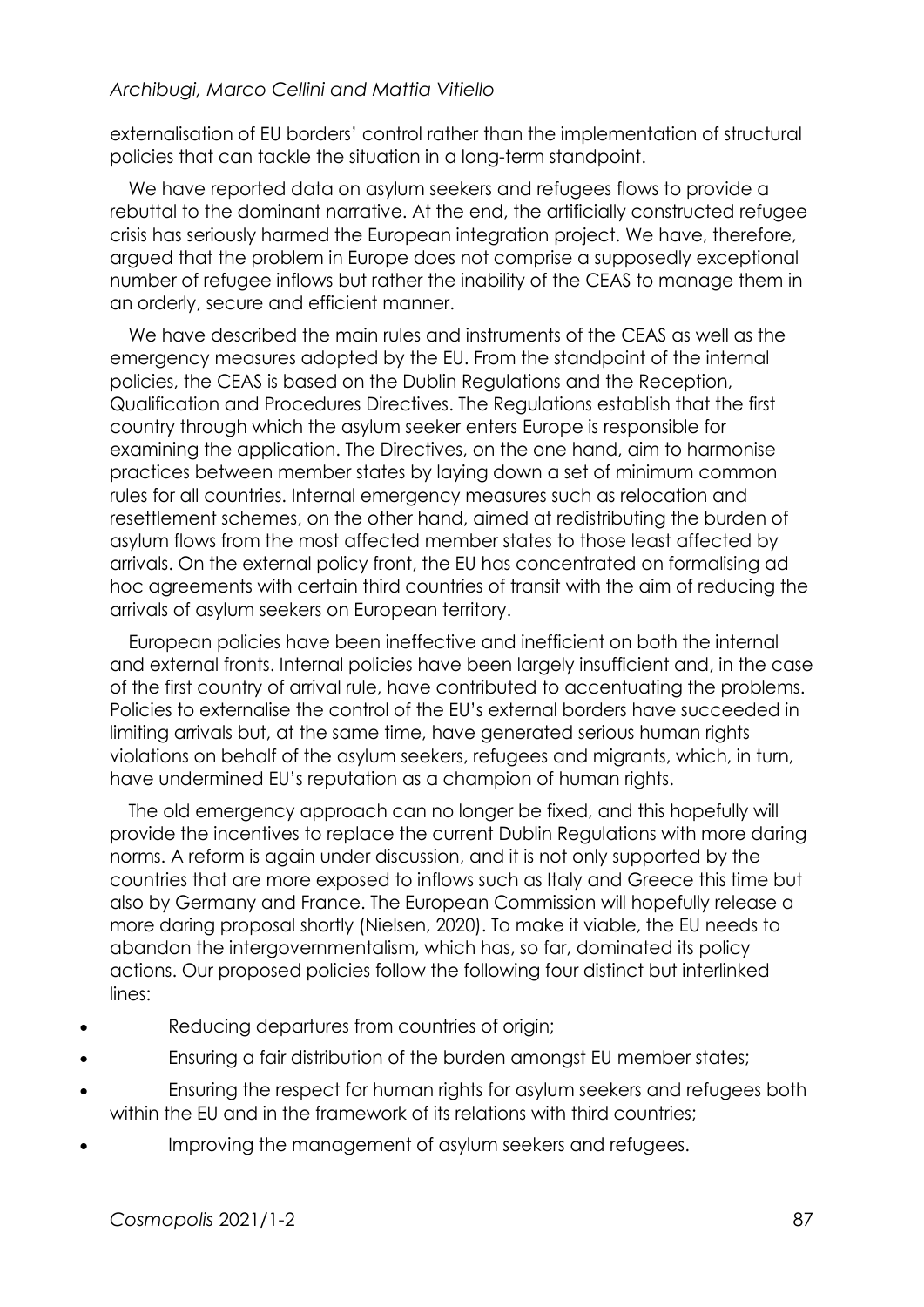First, it should be remembered that most asylum seekers hail from countries that have been ravaged by armed conflicts, which are often initiated by Western countries and supported by European countries. With this in mind, EU governments and institutions will hopefully bear in mind that starting a war could have secondary implications in terms of refugee flows due to the military intervention of any of its member states.

Second, it is necessary to address the imbalance across member states in terms of refugees' inflows. A binding European system for the distribution of asylum seekers, thereby ensuring that each member contributes to this benevolent initiative based on the availability of its resources and possibilities, will hopefully reduce the use of refugee flows as scapegoats for internal politics.

Third, the EU cannot ignore the human rights violations suffered by the refuges both internally and in third countries of transit. Externally, the EU has the responsibility to monitor the respect for migrants' human rights in countries with which it has signed agreements. Internally, the European Council needs to be more assertive when member states commit human rights violations against refugees and migrants.

Finally, it is necessary to continue harmonising asylum policies between member states, thereby creating a European system that offers comparable opportunities and rights throughout the territory of the Union to asylum seekers and refugees. In this regard, it is necessary to reform the Reception, Procedures and Qualifications Directives based on the best practices of the most virtuous states. Transforming directives into regulations could facilitate the transition and make the system more effective, as, unlike the former, the latter are directly applicable within the legal systems of the member states. Therefore, member states do not have the option of departing from the common standards to a great extent. We have argued that granting the right to free movement within the EU to refugees will facilitate their integration and prevent feeding criminal networks that flourish in the illegal routes.

The Dublin regulation is again under discussion and both the European Commission and the European Parliament have already supported its radical reform. As the emergency approach has failed, a more daring approach can actually help manage the issue. Therefore, enabling the transition of EU towards a more integrated and cohesive policy strategy by leaving its intergovernmentalism behind will be an important step in this context. The Recovery Fund, which has been promoted as a consequence of COVID-19, has shown that these changes are possible, and proactively tackling the refugee issue could hopefully be the next step to accomplish this elusive goal.

#### **References**

Accorinti, Marco, Enrico Pugliese, and Mattia Vitiello. 2019. "Le Politiche Migratorie in un Ambiente Ostile." *Rivista delle Politiche Sociali*, 2.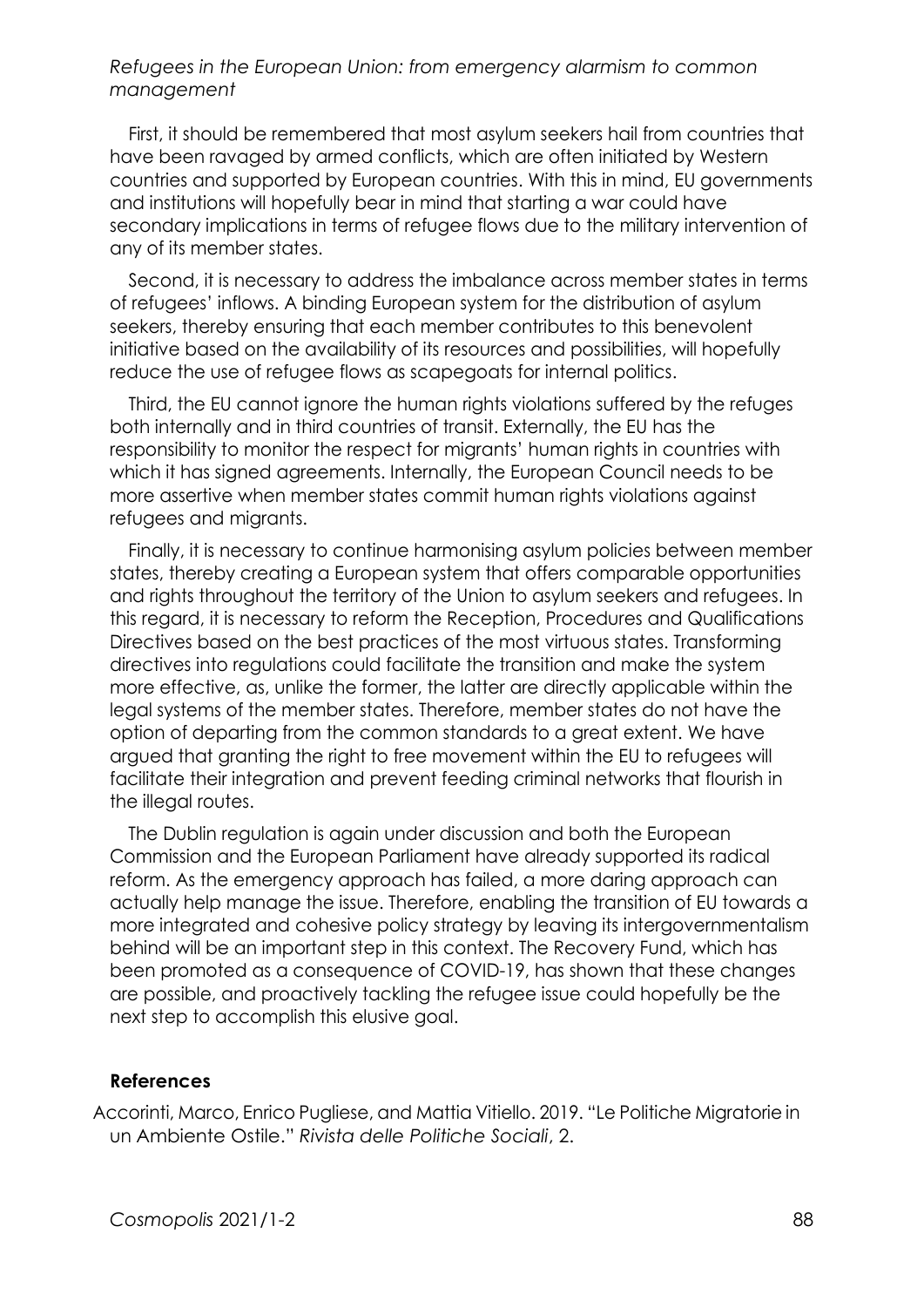- AIDA. 2018. "Mapping Asylum Procedures, Reception Conditions, Detention and Content of Protection in Europe." Asylum Information Database [online]. Available at: [http://www.](http://www/) asylumineurope.org/.
- Amnesty International. 2018. "The States of the World's Human Rights." Amnesty International [online]. Available at: [https://www.amnesty.org/download/Documents/](http://www.amnesty.org/download/Documents/) POL1067002018ENGLISH.PDF.
- Ansa. 2020. Council of Europe tells Italy to stop collaboration with Libya, 25 February, at [https://www.infomigrants.net/en/post/22981/council-of-europe](https://www.infomigrants.net/en/post/22981/council-of-europe-tells-italy-to-stop-collaboration-with-libya)[tells-italy-to-stop-collaboration-with-libya](https://www.infomigrants.net/en/post/22981/council-of-europe-tells-italy-to-stop-collaboration-with-libya) .
- Archibugi,Daniele,andAliE.Benli,eds.2017.*ClaimingCitizenshipRightsinEurope: Emerging Challenges and Political Agents*. London: Routledge.
- Barutciski, Michael, and Astri Suhrke. 2001. "Lessons from the Kosovo Refugee Crisis: Innovatonsin Protection and Burden-sharing." *Journal of Refugee Studies* 14(2): 95–134.
- Baubock,Rainer.2018a. "Europe's CommitmentsandFailuresintheRefugeeCrisis." *European Political Science* 17(1): 140–150.

Baubock, Rainer. 2018b."Refugee Protection and Burden-Sharing in the European Union."

*Journal of Common Market Studies* 56(1): 141–156.

- Becker, Ulrich. 2019. "EU Asylum System Elements, Failure and Reform Prospects." In *Refugees and Forced Migrants in Africa and the EU*, edited by Wacker, Elisabeth, Ulrich Becker, and Katharina Crepaz, 37–68. Wiesbaden: Springer VS.
- Beirens, Hanne. 2020. *Chasing Efficiency. Can operational changes fix European asylum systems?* Migration Policy Institute Europe, Bertelsmann Stiftung, February .
- Benhabib, Seyla. 2004. *The Rights of Others. Aliens, Residents and Citizens*. Cambridge: Cambridge University Press.
- Benli, Ali E. 2018. "March of Refugees: An Act of Civil Disobedience." *Journal of Global Ethics* 14(3):315–331.
- Baczynska, Gabriela. 2020. "Germany eyes breakthrough in EU migration dispute this year", *Reuters*, 7 July.
- Cellini, Marco. 2017a. "Filling the Gap of The Dublin System: A Soft Cosmopolitan Approach." *Journal of Contemporary European Research* 13(1): 944–962.
- Cellini,Marco.2017b."AddressingtheRefugeeCrisisbyEuropeanCitizenship."In *Claiming CitizenshipRightsinEurope*,editedbyArchibugi,Daniele,andAliE.Benli,27– 46.London, Routledge.
- De Guttry, Andrea, Francesca Capone, and Emanuele Sommario. 2018. "Dealing with Migrants inthe Central Mediterranean Route: A Legal Analysisof Recent Bilateral Agreements Be- tween Italy and Libya." *International Migration* 56(3): 44–60.
- EASO (European Asylum Support Office), 2020. *Annual Report on the Situation of Asylum in the European Union*. Brussels.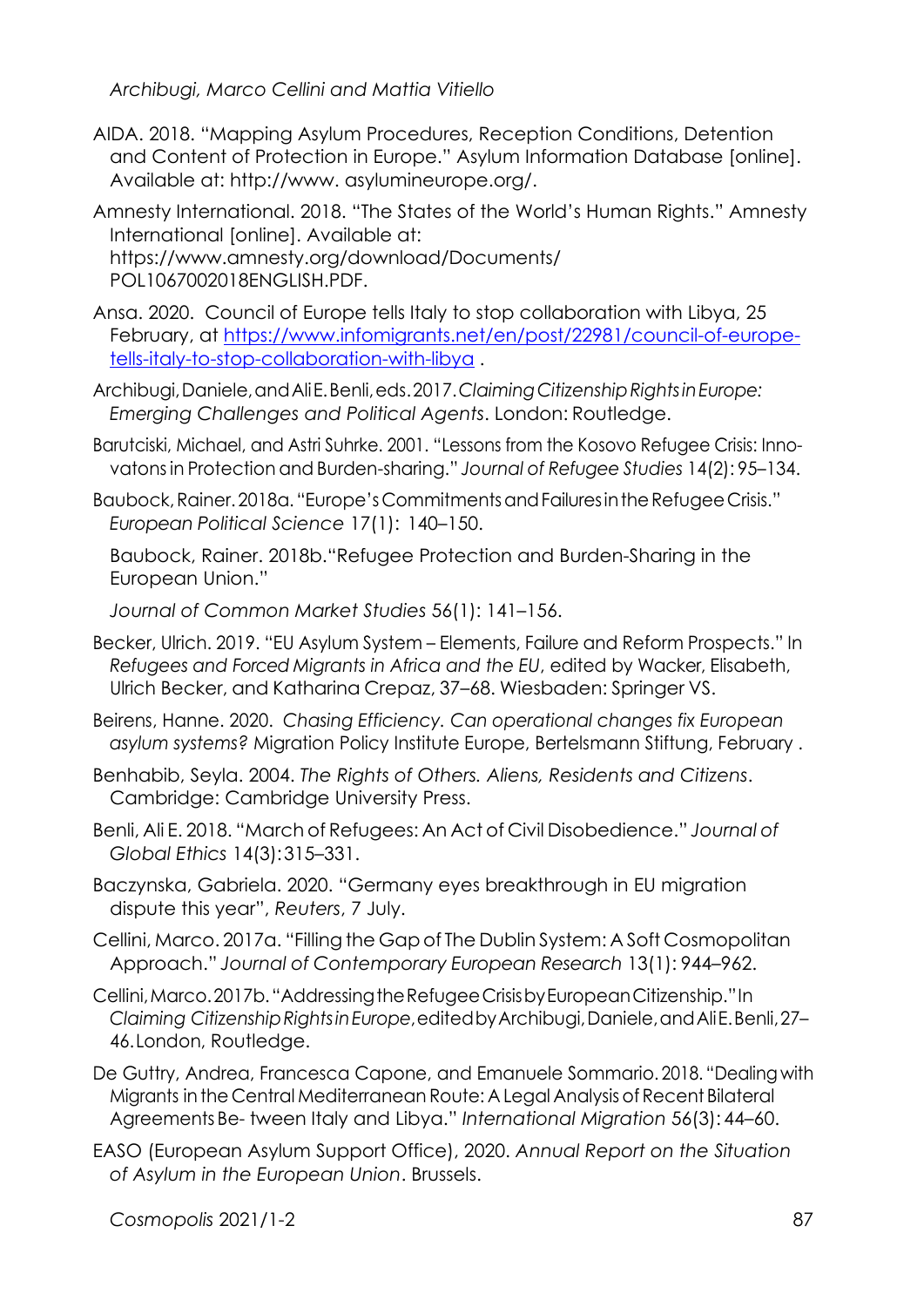Euractive. 2015. "Asylum Systems in Europe Remain Disparate." Euractive.com plc [online]. Available at: [http://www.euractiv.com/sections/justice](http://www.euractiv.com/sections/justice-home-affairs/)[home-affairs/](http://www.euractiv.com/sections/justice-home-affairs/) asylum-systems-europe-remain-disparate-317822.

European Alternatives. 2015. "Chart of Lampedusa." European Alternatives [on- line]. Available at: https://euroalter.com/wpcontent/uploads/2014/07/ Carta-di-Lampedusa-impaginato-def.pdf.

European Commission. 2016. "EU-Turkey Statement: Progress Report September 2016." European Commission [online]. Available at: https://ec.europa.eu/home-affairs/ sites/homeaffairs/files/what-wedo/policies/european-agenda-migration/ backgroundinformation/docs/20160928/factsheet\_implementation\_of\_the\_

eu-turkey\_statement\_en.pdf.

European Commission. 2018a. "EU-Turkey Statement: Two Years On." European Commission [online].Available at: https://ec.europa.eu/homeaffairs/sites/ homeaffairs/files/what-we-do/policies/europeanagenda-migration/20180314\_ eu-turkey-two-years-on\_en.pdf.

European Commission. 2018b. "Western Mediterranean Route: EU Reinforces Support to Morocco." European Commission [online]. Available at: <http://europa.eu/rapid/> press-release IP-18-6705 en.htm.

Eurostat. 2020. "Asylum Applicants by Citizenship Annual Data." Eurostat [online]. Available at: https://ec.europa.eu/eurostat/data/database.

Fletcher, Maria. 2017. "Article 7 sanctions: a legal expert explains the EU's nuclear option." The Conversation [online]. Available at: https://theconversation.com/ article-7-sanctions-a-legal-expertexplains-the-eus-nuclear-option-81724.

FRONTEX. 2020. "Detections of Illegal Border-Crossings Statistics." European Border and Coast Guard Agency [online]. Available at: https://frontex.europa.eu/ along-eu-borders/migratory-map/.

Guild, Elspeth. 2016. "Does the EU Need a European Migration and Protection Agency?" *International Journal of Refugee Law* 28(4): 585–600.

Hassner, Pierre. "Refugees: A special case for cosmopolitan citizenship." Pp. 252-272 in Archibugi et al., 1998.

Hatton, Timothy J. 2015. "Asylum Policy in the EU: The Case for Deeper Integration." *CESifo Economic Studies* 61(3-4): 605–637.

- Human Rights Watch. 2020. "EU: Time to review and remedy cooperation policies facilitating abuse of refugees and migrants in Libya. NGOs Joint Statement," 28 April, at https://www.hrw.org/news/2020/04/28/eu-timereview-and-remedy-cooperation-policies-facilitating-abuse-refugees-and .
- IOM. 2017. "Fatal Journeys Volume3: Improving Dataon Missing Migrants." International Organization for Migration Global Migration Data Analysis Centre [online]. Available at: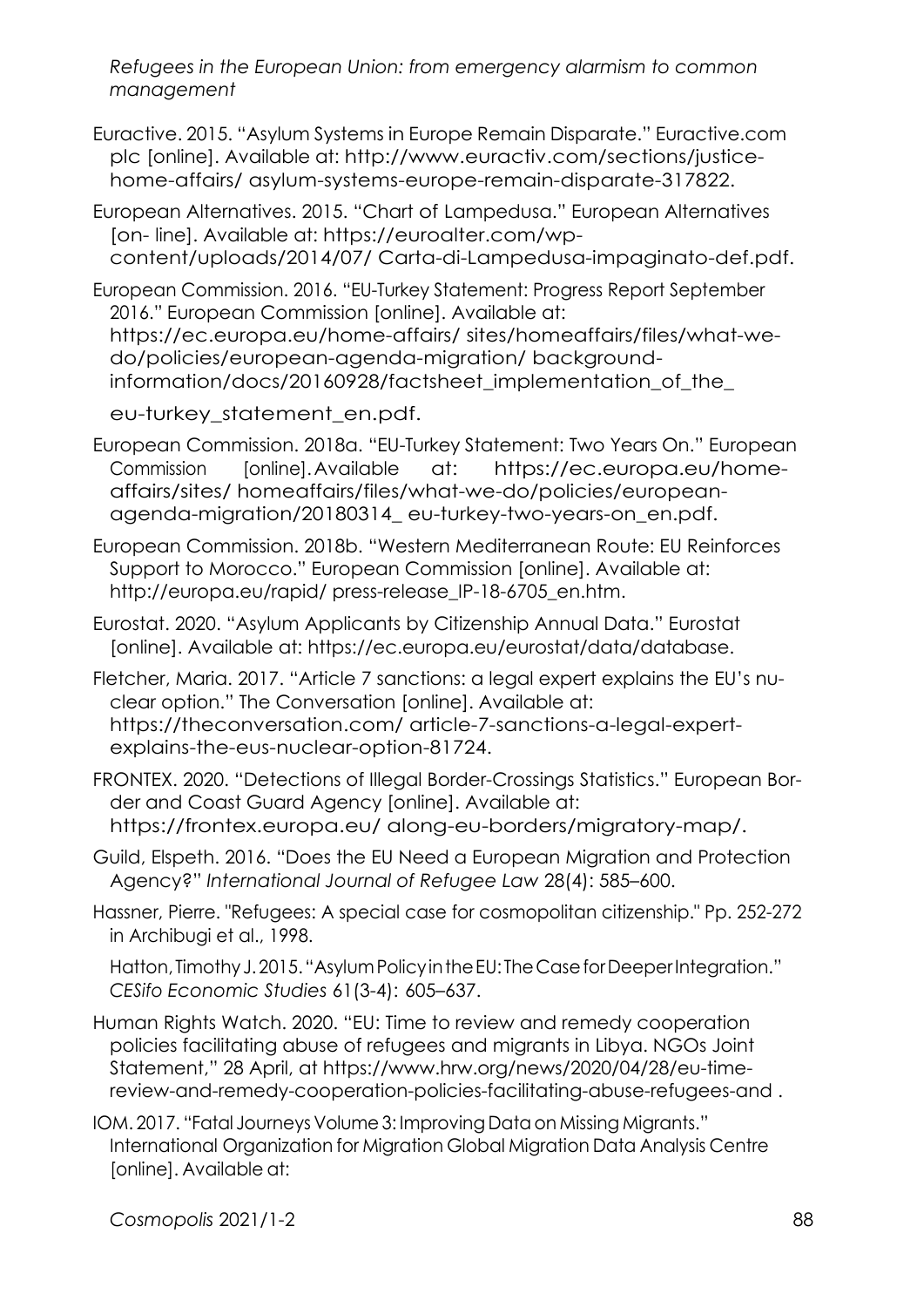https://publications.iom.int/system/files/pdf/fatal\_journeys\_3\_part2. pdf.

Innes, Alexandria J. (2015). "The Never-Ending Journey? Exclusive Jurisdictions and Migrant Mobility inEurope." *Journal of Contemporary European Studies* 23(4): 500–513.

Koenig-Archibugi, Mathias. 2004. "Explaining Government Preferences for Institutional Change in EUForeignandSecurity Policy." *International Organization* 58(01): 137–174.

Merelli, Annalisa. 2017. "Like Trump in the US, Europe is Finding New Ways to Keep Refugees Out." QUARTZ [online]. Available at: https://qz.com/904026/

europe-has-a-genius-new-strategy-to-deal-with-migrants-paywar-torn-libya-to-detain-them/.

Nakache, Delphine, and Jessica Losier. 2017. "The European Union Immigration Agreement with Libya: Out of Sight, Out of Mind?" *E-International Relations* [online], 25. Available at: [https://www.e](http://www.e-ir.info/2017/07/25/)[ir.info/2017/07/25/](http://www.e-ir.info/2017/07/25/) the-european-union-immigration-agreement-with-libya-outof-sight-out-of-mind/.

Neumayer, Eric. 2004. "Asylum Destination Choice: What Makes Some West European Countries More Attractive Than Others?" *European Union Politics* 5(2): 155–180.

Nielsen, Nikolaj. 2020. "New EU migration pact set for start of summer," *Euobserver*, 19 May.

Niemann, A. and Zaun, N. 2018. "EU refugee policies and politics in times of crisis: theoretical and empirical perspectives." *Journal of Common Market Studies* 56 (1), 3-22, [doi.org/10.1111/jcms.12650](https://doi.org/10.1111/jcms.12650)

OHCHR. 2017a. "In Search of Dignity: Report ontheHuman Rightsof Migrantsat Europe's Borders." Office of the High Commissioner for Human Rights [online]. Available at:

[https://www.ohchr.org/Documents/Issues/Migration/InSearchofDignity-](http://www.ohchr.org/Documents/Issues/Migration/InSearchofDignity-OHCHR_)OHCHR\_Report\_HR\_Migrants\_at\_Europes\_Borders.pdf.

OHCHR. 2017b. "Committee Against Torture Considers Report of Italy." Office of the High Commissioner for Human Rights, Committee against Torture[online]. Available at:

https[://www.ohchr.org/en/NewsEvents/Pages/DisplayNews.aspx?NewsID=223](http://www.ohchr.org/en/NewsEvents/Pages/DisplayNews.aspx?NewsID=22399&LangID=E) [99&LangID=E.](http://www.ohchr.org/en/NewsEvents/Pages/DisplayNews.aspx?NewsID=22399&LangID=E)

Parusel, Bernd, and Jan Schneider. 2017. "Reforming the Common European Asylum System." Stockholm: Delmi Report [online]. Available at: [www.delmi.se/upl/files/145454.pdf.](http://www.delmi.se/upl/files/145454.pdf)

Pollack, Mark A. 2012. "Realist, Intergovernmentalist, and Institutionalist Approaches", in Erik Jones, Anand Menon, and Stephen Weatherill, *The Oxford Handbook of the European Union*. Oxford: Oxford University Press.

Edited by Erik Jones, Anand Menon, and Stephen Weatherill